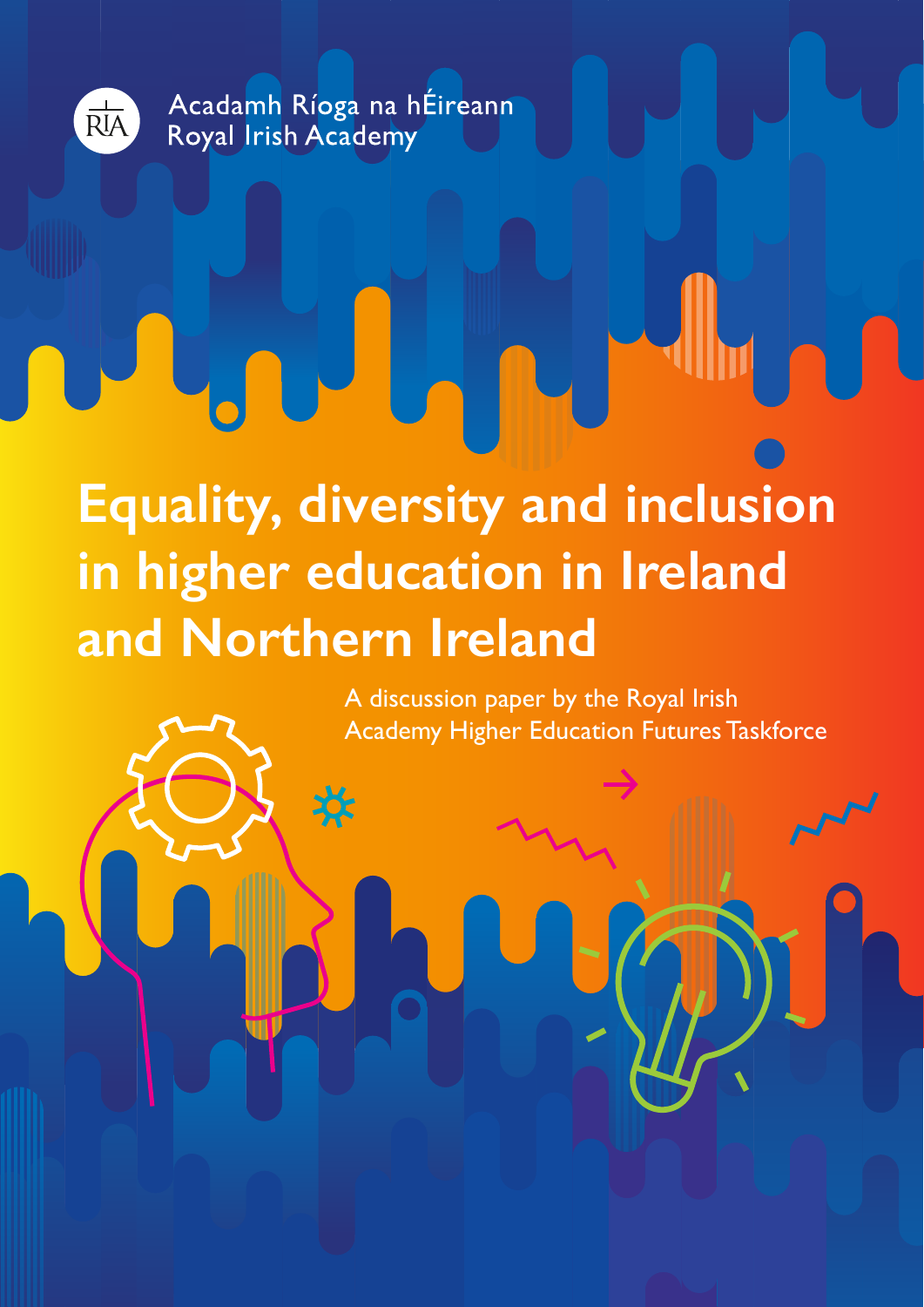## **PREAMBLE**

*In an era of rapidly changing and unprecedented global challenges, the landscape of higher education continues to evolve. The benefits of higher education are many, for the individual, for society and for the economy: from advancing knowledge and criticalthinking skills and improving health and life expectancy, to enhancing social cohesion and diversity and increasing the quality of civic life. However, the intensifying climate crisis and extreme environmental disruption; the displacement of millions of people and mass migration; demographic change and geopolitical instability; economic and social inequality and cyber-attacks on democracy, pose unprecedented global challenges requiring holistic and creative responses. Mastering these challenges will also galvanise the modernisation of the landscape of higher education on the island of Ireland, in Europe and globally.* 

*The Royal Irish Academy Higher Education Futures Taskforce was established in September 2020 to debate, identify and present a bold but viable vision for the higher education sector on the island of Ireland in the years ahead. The Taskforce paid special attention*  to the development of the higher education ecosystem over the longer term and how its development may affect and change the *policy and structural framework for higher education on the island of Ireland. How must we reshape higher education to meet changing societal needs and urgent global challenges?*

*Existing higher education policies date from 2009 (in Northern Ireland) and 2011 (in Ireland) but the landscape has changed substantially since that time. Recent drivers of change include: the development of technological universities; enhanced emphasis on linkages with the further education sector; commitment to greater north–south collaboration in higher education provision and research; the UK's departure from the European Union; new modes of delivery in the higher education sector, accelerated by the impact of the COVID-19 pandemic; and a growing awareness of the value of a strong science–policy dialogue.* 

*The establishment of the new Department of Further and Higher Education, Research, Innovation and Science (DFHERIS) in Ireland offers an exciting opportunity to refresh strategic priorities for higher education and research, and to develop further the immense reservoir of expertise and talent housed and nurtured within higher education on the island. These ambitions are bolstered by the Department for the Economy (Northern Ireland)'s long-term vision of a higher education sector that is vibrant and of international calibre; pursues excellence in teaching and research; plays a pivotal role in the development of a modern, sustainable knowledgebased economy; supports a confident, shared society; and recognises and values diversity.* 

*Informed by recommendations and analysis provided by over 100 organisations, stakeholders, interested parties and individuals in response to an extensive consultation exercise, the Taskforce has produced five papers on the future of higher education in Ireland and Northern Ireland. The titles of the five papers are:*

*1) Higher education on the island of Ireland in 2035: a values-based vision of institutions advancing society, culture and the economy*

- *2) The future landscape of higher education*
- *3) The role of regions and place in higher education on the island of Ireland*
- *4) Equality, diversity and inclusion in higher education*
- *5) Re-imagining research and innovation in higher education in Ireland and Northern Ireland*

*This paper considers equality, diversity and inclusion (EDI) in higher education (HE) in Ireland and Northern Ireland. Other position* papers will address in detail some subjects that are briefly referenced in this paper.

*The paper assesses what can be done at national and institutional level for various cohorts of students and staff to improve EDI in HE on the island of Ireland, and focuses on the impact of EDI issues on undergraduate and postgraduate students; postdoctoral researchers; academic staff and non-academic staff. It takes account of the nine grounds of discrimination set out in legislation, north and south – gender; sexual orientation; disability; age; race and ethnicity; religion; marital or civil partnership status; family status; membership of the Traveller community – as well as socio-economic and educational background. It recognises that individuals can be members of multiple underprivileged groups at the same time and may therefore face more barriers to success in the academic system. For example, a student may have a disability and come from a socio-economically deprived background, or s/he may be of mature years and be a member of the Traveller community, or a HE staff member might be disabled and a woman of colour.*

*(October 2021)*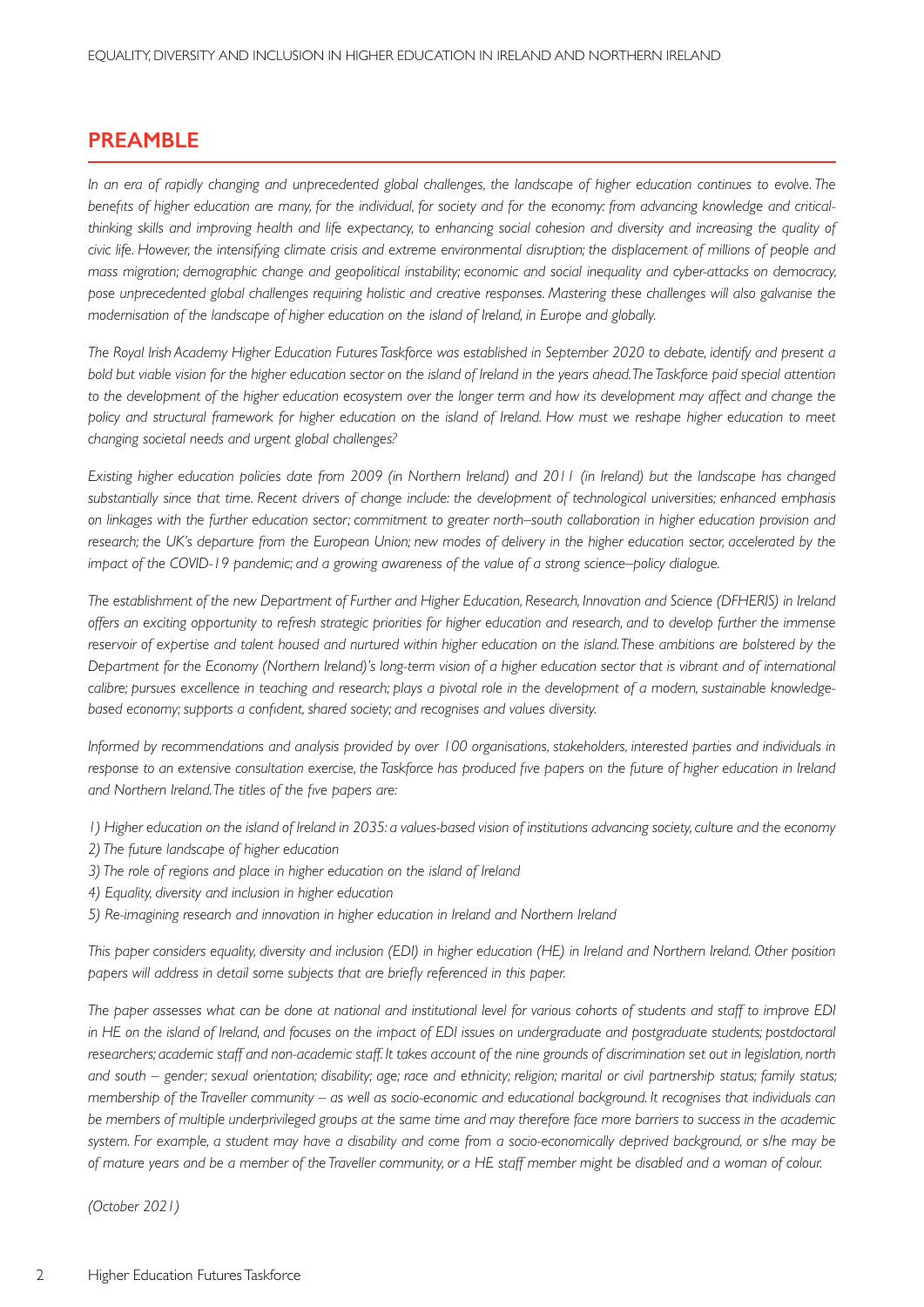## **CONTENTS**

| 1. Executive summary                                       | 5  |
|------------------------------------------------------------|----|
| 2. Introduction: The importance of EDI in higher education | 7  |
| 3. Data collection and monitoring                          | 8  |
| <b>Recommendations</b>                                     |    |
| 4. EDI and students                                        |    |
| <b>Recommendations</b>                                     |    |
| 5. EDI and staff                                           | 16 |
| <b>Recommendations</b>                                     |    |
| <b>6. Conclusion</b>                                       | 22 |
| 7. Appendix: Members of the HE Futures EDI subgroup        | 23 |
| 8. References                                              | 24 |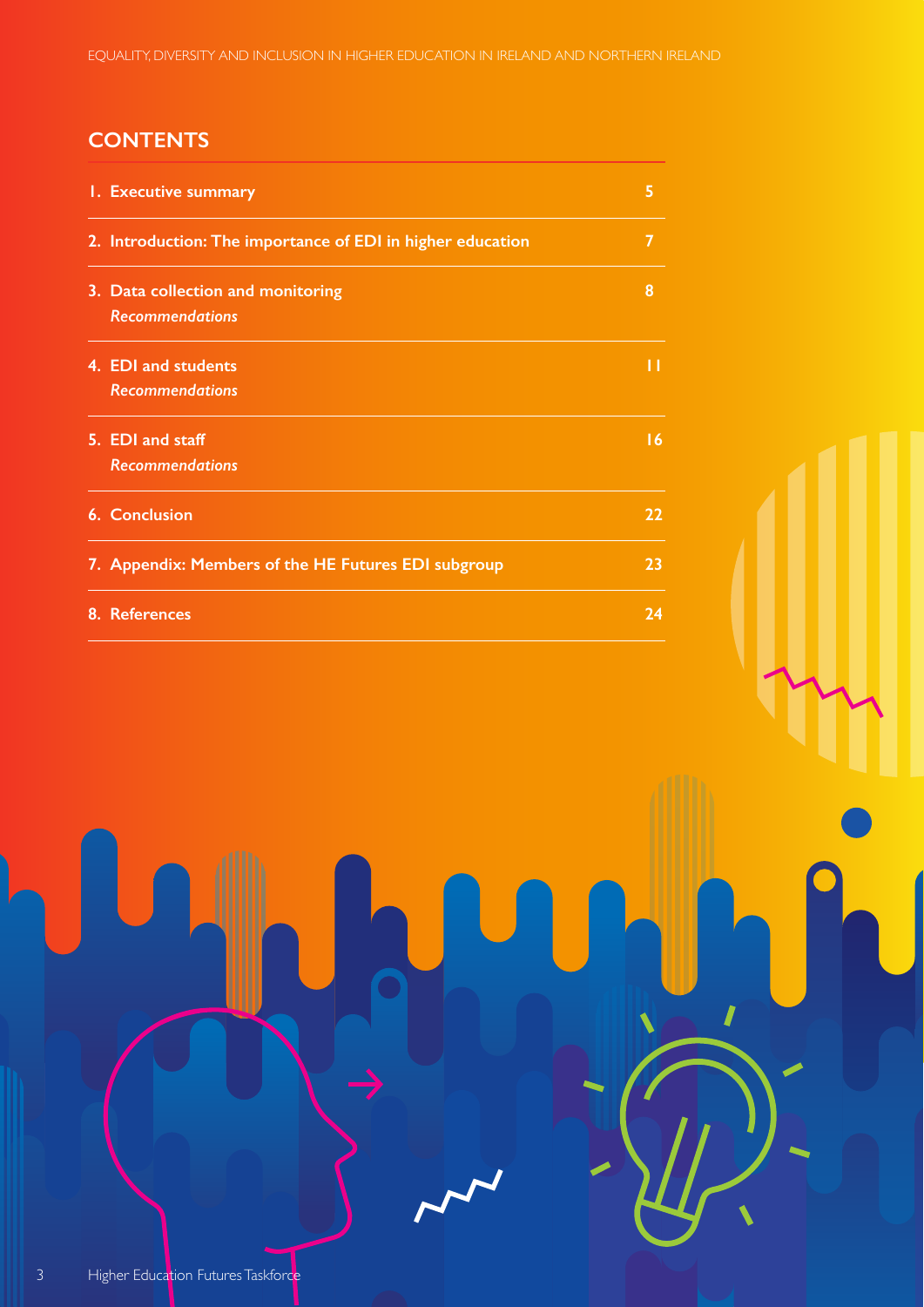## **ABBREVIATIONS**

| <b>AHSS</b>    | Arts, Humanities and Social Sciences                                         |
|----------------|------------------------------------------------------------------------------|
| <b>BAME</b>    | Black, Asian and Minority Ethnic                                             |
| <b>CAFRE</b>   | College of Agriculture Food & Rural Enterprise                               |
| <b>CAO</b>     | Central Applications Office                                                  |
| <b>CPD</b>     | Continuing Professional Development                                          |
| <b>CSO</b>     | Central Statistics Office                                                    |
| <b>DARE</b>    | Disability Access Route to Education                                         |
| <b>DfE</b>     | Department for the Economy                                                   |
| <b>DFHERIS</b> | Department of Further and Higher Education, Research, Innovation and Science |
| <b>DIS</b>     | Deprivation Index Scores                                                     |
| <b>DLSS</b>    | Disability & Learning Support Service                                        |
| DoE            | Department of Education                                                      |
| <b>ECR</b>     | Early Career Researcher                                                      |
| <b>EDI</b>     | Equality, Diversity and Inclusion                                            |
| <b>ESS</b>     | Employee Self Service                                                        |
| FE.            | Further Education                                                            |
| <b>FET</b>     | Further Education and Training                                               |
| <b>FETO</b>    | Fair Employment Treatment Order                                              |
| HE             | Higher Education                                                             |
| <b>HEA</b>     | Higher Education Authority                                                   |
| <b>HEAR</b>    | Higher Education Access Route                                                |
| <b>HEIs</b>    | Higher Education Institutions                                                |
| <b>HRB</b>     | Health Research Board                                                        |
| IoT            | Institute of Technology                                                      |
| <b>IRC</b>     | Irish Research Council                                                       |
| <b>IUA</b>     | Irish Universities Association                                               |
| <b>MaSN</b>    | Maximum aggregate Numbers of Students                                        |
| MoE            | Ministry of Education                                                        |
| <b>OECD</b>    | Organisation for Economic Co-Operation and Development                       |
| <b>PMS</b>     | Professional, Management and Support                                         |
| <b>PRTLI</b>   | Programme of Research in Third Level Institutions                            |
| R&D            | Research and Development                                                     |
| R&I            | Research and Innovation                                                      |
| <b>SALI</b>    | Senior Academic Leadership Initiative                                        |
| <b>SAC</b>     | Student Achievement Component                                                |
| <b>SDGs</b>    | Sustainable Development Goals                                                |
| <b>SDR</b>     | Single Data Return                                                           |
| <b>SFI</b>     | Science Foundation Ireland                                                   |
| <b>STEMM</b>   | Science, Technology, Engineering, Mathematics, and Medicine                  |
| <b>SUSI</b>    | Student Universal Support Ireland                                            |
| THEA           | Technological Higher Education Association                                   |
| TU             | Technological University                                                     |
| <b>UDL</b>     | Universal Design for Learning                                                |
| <b>UoSI</b>    | University of Sanctuary Ireland                                              |
| <b>USI</b>     | Union of Student's in Ireland                                                |
| <b>WAPPS</b>   | Widening Access and Participation Plans                                      |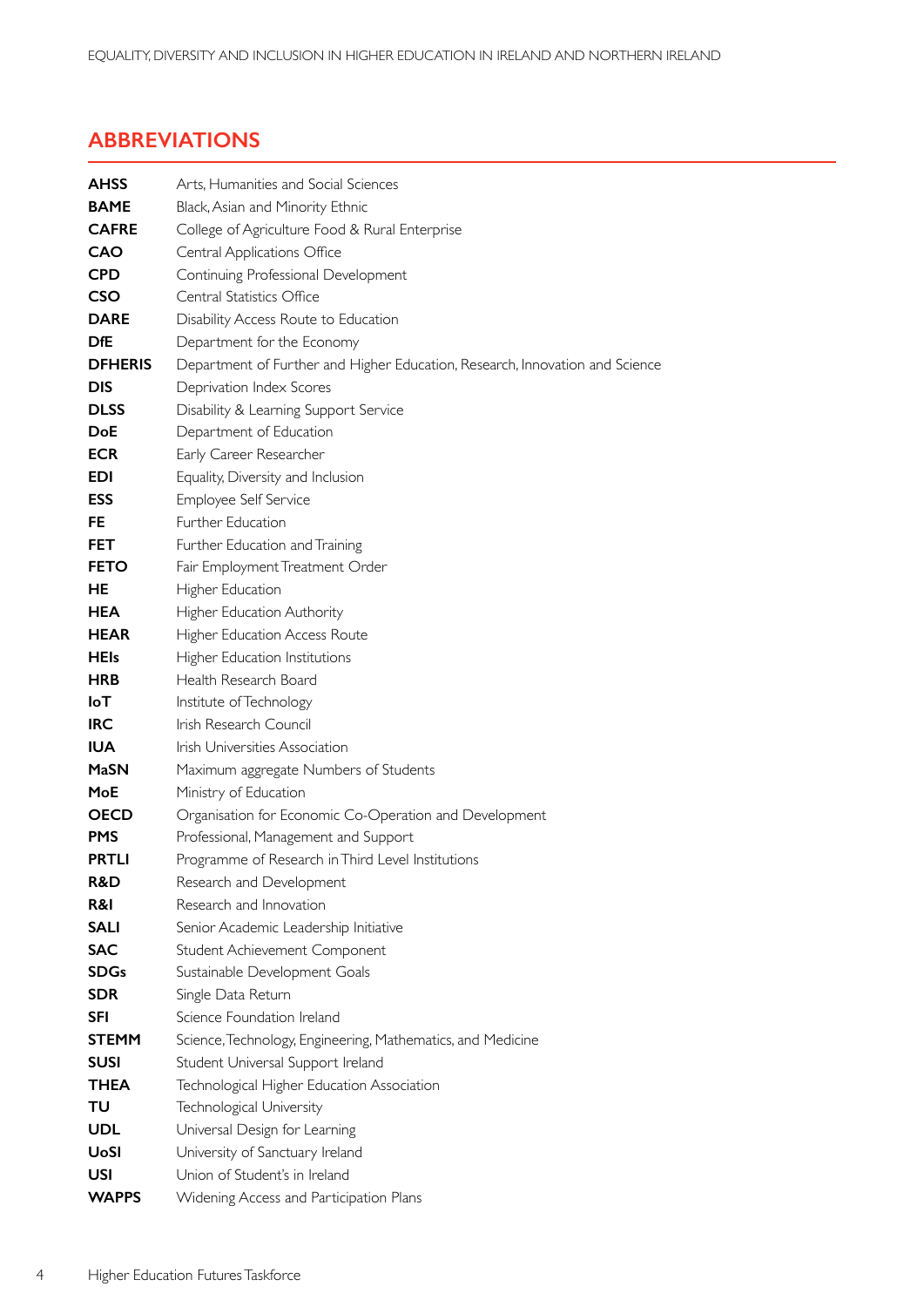## **1. EXECUTIVE SUMMARY**

The upheaval caused by the COVID-19 pandemic offers the opportunity to move away from an approach to equality, diversity and inclusion (EDI) in Ireland which has been based on small incremental changes, with the possibility now existing to build forward better, taking bold and ambitious steps. This position paper addresses EDI issues in higher education (HE) on the island of Ireland and considers what can be done at national and institutional level to improve the lived experience for those in the sector. EDI is currently at a pivotal moment as structures set up for gender equality expand to encompass broader EDI areas. As this happens, the structures that guide this process need to be embedded, resourced and strengthened. The recommendations that follow seek to build on much of the good work that has already been done in this area, and to create a higher education sector for 2035 that reflects the values of equality, diversity and inclusion.

#### **Main recommendations:**

EDI in HE in Ireland and Northern Ireland has been to varying degrees fragmented and reactive rather than proactive. To address these issues in each jurisdiction, there is an urgent need for an overarching EDI strategy in HE (and further education (FE)). The EDI subgroup recognises that for political and legislative reasons developments may not proceed at the same pace in both jurisdictions. This group recommends that an EDI strategy should ideally be framed as an all-island charter (combining current targets and initiatives – gender plans, consent framework, Athena SWAN, University of Sanctuary etc.) which all higher education institutions (HEIs) (and further education institutions (FEIs)) would wish to subscribe to. It is also recommended that an EDI Advisory Council (or councils: one for each jurisdiction) be established to set targets, make recommendations and to monitor progress. The proposed EDI council (or councils) would be advisory to the Irish government, the Northern Ireland Executive and the HEIs. A co-ordinated EDI strategy would eliminate discrepancies in the relative focus on gender, religion, race, language, ethnicity, disability, LGBTQ+ issues etc. This strategy would empower HEIs to move away from reactive initiatives and would allow planning for the short, medium and long term. A harmonised approach would also enable a holistic approach to EDI, which considers the entire educational journey of the individual, rather than merely the segmented phases.

#### *Data*

- 1. A centralised and standardised approach to data collection is necessary to allow for intersectionality<sup>1</sup>, benchmarking and longitudinal approaches. A properly resourced, uniform system would enable joined-up analysis of educational pathways and outcomes. Despite having multiple datasets, they are not linked up and the lack of a co-ordinated approach to data hinders efforts at improving equality, diversity and inclusion across the HE sector. Furthermore, agreed national categories for data collection would be extremely beneficial.Data which are not currently gathered, especially, for example, **linguistic data**, should be included in future EDI data collection, monitoring and policy development. A clear, societal/ community understanding as to why these data are held and to what ends they will be used can be communicated by centralised systems. **Universal campaigns around surveys and data** to build trust and transparency are necessary. Finally, with centralised data collection, a strong case must be made for necessary legislative adjustments to enable comprehensive data collection across multiple and intersecting datasets.
- 2. Policy decisions need to be made using appropriate and comprehensive EDI data. Where it becomes obvious that a particular characteristic is under-represented in a discipline, employment sector, etc., then action can be initiated to determine why and remedy it. The current gaps in data collection need to be eliminated and data collected on all possible grounds for discrimination. A **robust and comprehensive system** will allow for tailored supports and interventions.

#### *Students*

1. **Multiple Pathways:** There are an increasing number of access and transition pathways available for higher education students, north and south. These pathways must have long-term strategies with implementation or action plans on how to achieve them at a national and institutional level and must be coupled with supports that move with the student through the system. A credit recognition and accumulation system facilitated though hybrid, blended and on-campus

<sup>1</sup> Intersectionality is here defined as 'the interconnected nature of social categorizations such as race, class, and gender as they apply to a given individual or group, regarded as creating overlapping and interdependent systems of discrimination or disadvantage' (Oxford English Dictionary). Our report recognises that individuals can suffer multiple disadvantage/discrimination in their attempts to access and progress through the HE systems.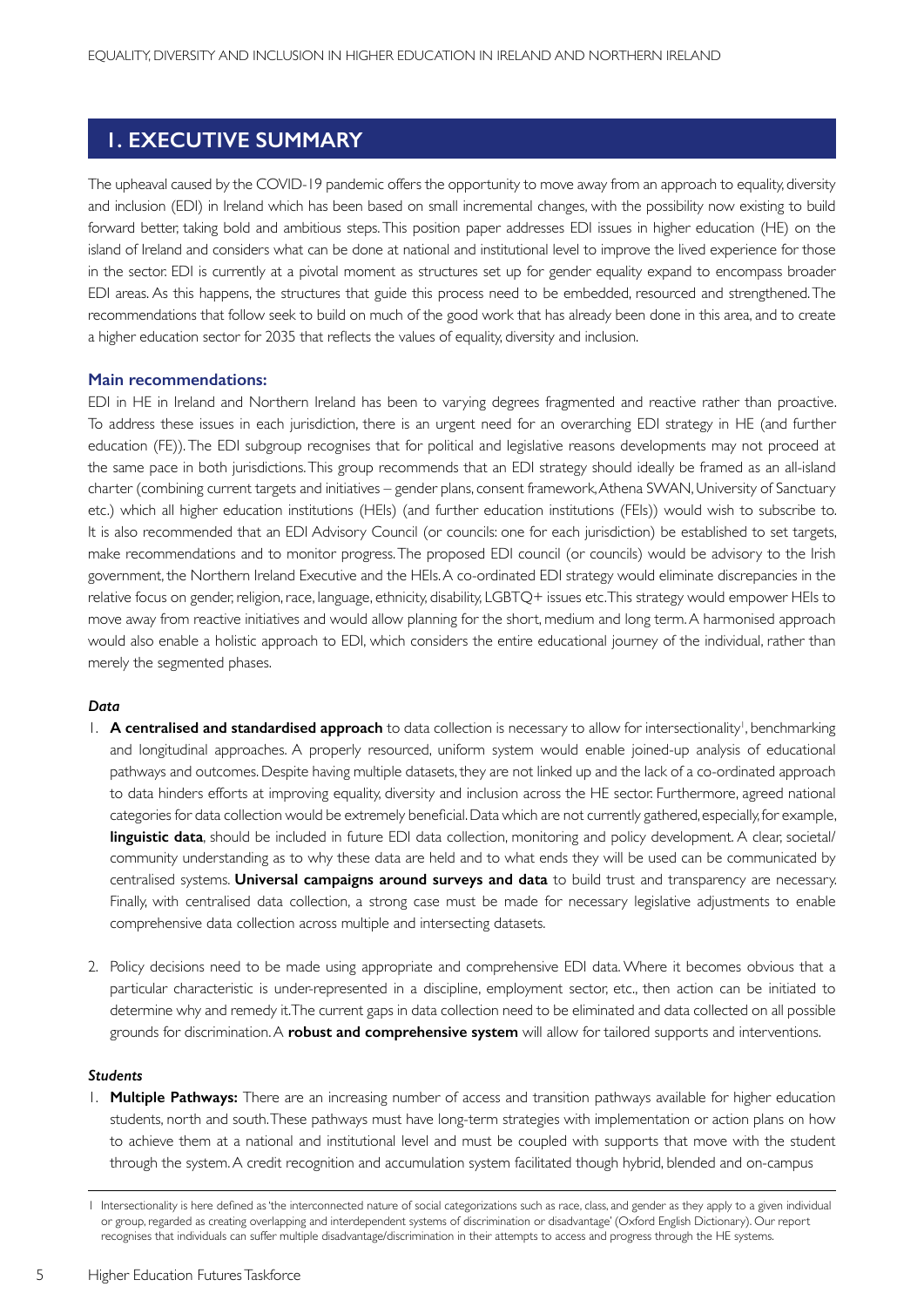learning, with greater availability of joint qualifications across learning environments and between north and south is the way forward. There should be pathways through apprenticeships and employment with lifelong opportunities for updating and reskilling. Such pathways should include a system of mutual recognition of educational qualifications and credits from other jurisdictions, recognising that HE can be accessed at all stages of life and career, not just directly after second level education. Learners will have multiple access and exit points.

- 2. **Flexibility of provision:** The COVID-19 pandemic has illustrated the capacity and flexibility that the HE/FE community can achieve when required. With many programmes of study capable of being delivered online or in a mixed mode, the doors are opened to a much wider range of students. Those who, because of dependents, part- or full-time jobs, disabilities, geographical location etc., are not able to be on site for full-time courses can still engage in learning and add extra value to their other responsibilities. New mixed models of delivery can open new opportunities, especially if partnered with mutual recognition of credits. However, these changes will require that infrastructures in society such as broadband, IT literacy etc. are in place or ever more multiple deprivations will occur.
- 3. **A student-centred approach to curriculum planning and delivery:** HEIs north and south should provide a studentcentred system underpinned by principles of human rights. Inclusivity should not be solely the responsibility of the Access Office but should be a whole-institution responsibility.A co-ordinated and streamlined system is required at institutional and national level whereby a student can access information, application support and resources in a 'one-stop-shop' – not just at entry level but throughout the HE years. Barriers, both physical and psychological, which prevent access to and full engagement in HE by students should be removed. Financial barriers to participation by socio-economically disadvantaged students (especially at postgraduate level) should also be removed. Barriers to undergraduate and postgraduate students from Ireland seeking to study in universities in Northern Ireland and vice-versa should similarly be removed.
- 4. **Funding:** There is a need for better and more flexible funding for HEIs and for individual students with equal recognition for funding purposes of part-time and full-time programmes and for undergraduate and postgraduate courses. The challenges faced by students in accessing affordable accommodation also need to be addressed. While bursaries and additional resources are currently available for some categories of under-represented students, these might be expanded to include particular programmes where there is under-representation e.g. woman in engineering; men in the caring professions; black minorities in various programmes etc. There should be harmonisation of funding conditions between the various postgraduate funding organisations.

#### *Staff*

- 1. Even with a more equitable employment and promotions system, it will take years to adjust to the historical exclusion of certain groups in the HE sector. There is therefore a need for **intervention, for affirmative action, minimum numbers and targeted initiatives** to ensure that diversity is achieved in the next 15 years and not in the next 50. Structured oppor tunities are needed to help the diversification of staff and to address areas where under-representation occurs. In all EDI initiatives and Athena SWAN submissions, HEIs should use a framework which is inclusive of **Professional Management and Support (PMS) staff** alongside academic and research staff. Positive discrimination/affirmative action should be used to recruit under-represented groups to PMS grades. For **Early Career Researchers (ECRs)** a central agreement is needed, based on their needs, whatever their background and characteristics, with a commitment to EDI, a fair research culture and integrity for people and projects.
- 2. An **inclusive institutional culture** should be at the heart of all EDI initiatives, with a clear link between values and decisions and actions. Governance and leadership are key to making this happen and therefore all appointments to managerial positions need **EDI awareness and experience as key recruitment and promotions/reward criteria**. Vice-presidents for equality, diversity and inclusion (or equivalent) should be part of every university management team. **Training and education** in EDI should be obligatory for all staff and students both at entry level and as part of continuing professional development (CPD).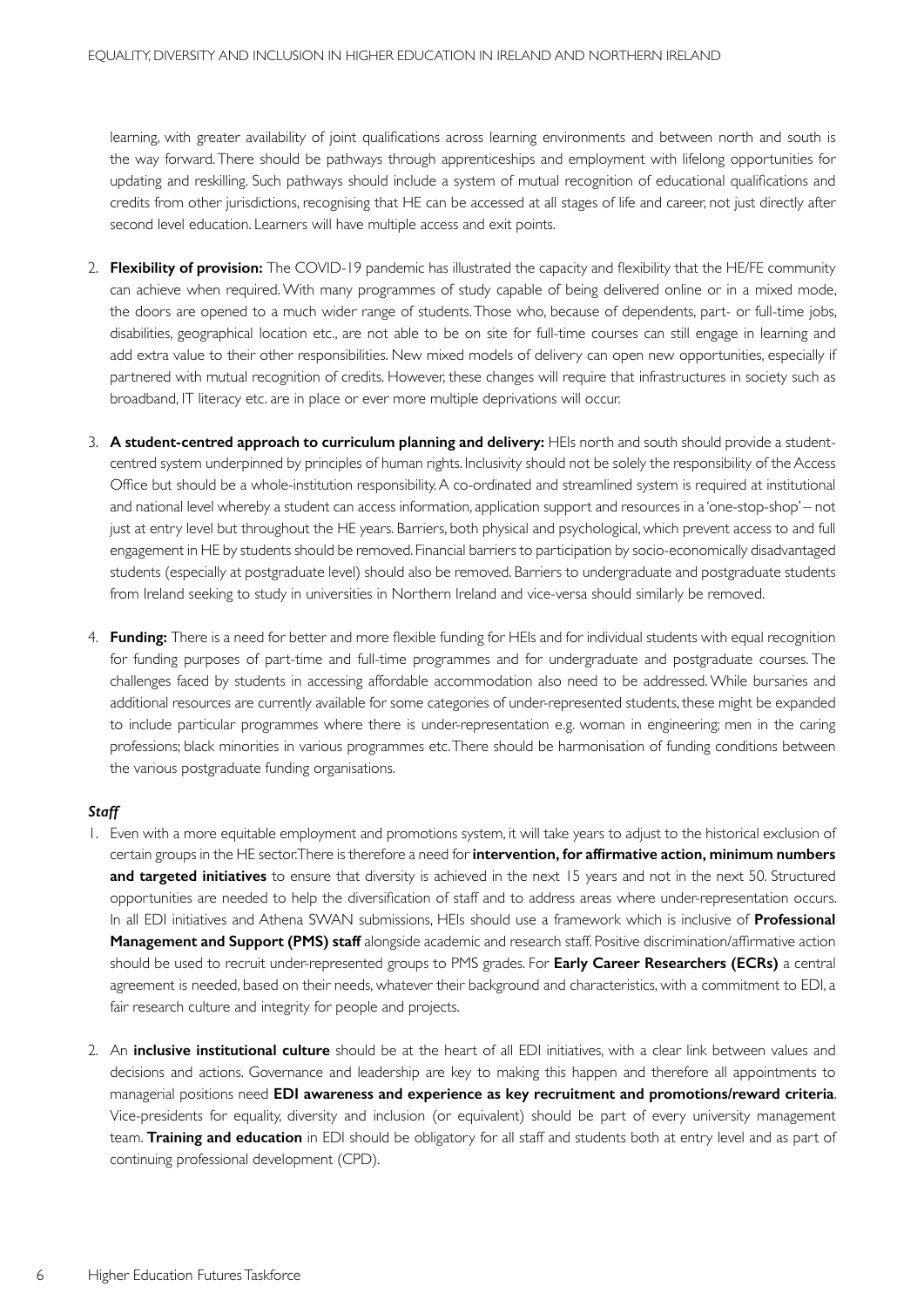## **2. INTRODUCTION - THE IMPORTANCE OF EDI IN HIGHER EDUCATION**

Most democracies have accepted the importance of equality, diversity and inclusion (EDI) and have ensured that these principles are built into legal frameworks. In Ireland, the Employment Equality Acts 2000–2015 prohibit discrimination on grounds of gender in relation to hiring and promoting staff; the Equal Status Acts 2000–2015 ban discrimination under nine grounds; the Universities Acts 1997–2021, the Regional Technical College Acts 1994–1999 and the Institute of Technology Act 2006 require higher education institutions to implement equality policies. The Higher Education Authority Acts 1971–2020 gave the Higher Education Authority (HEA) the legislative responsibility to promote equality in HE settings and the Irish Human Rights Equality Commission Act 2014 requires public bodies (including universities) to integrate a human rights and equality assessment into their strategic planning processes and outcomes. In Northern Ireland, Section 75 of the Northern Ireland Act (1998), the Fair Employment and Treatment Order (1998) and Amendment Regulations (2003) outlaw discrimination on similar grounds and adherence to these legislative measures are monitored by the Equality Commission for Northern Ireland.2

Besides legal considerations, there are emotional, moral, economic and philosophical reasons to ensure that EDI is recognised and adhered to and there is substantial research to show that diversity brings many advantages to an organisation – increased profitability and creativity, stronger governance and better problem-solving abilities. 'Employees with diverse backgrounds bring to bear their own perspectives, ideas and experiences, helping to create organisations that are resilient, and effective and which outperform organisations that do not invest in diversity.<sup>3</sup> Quality and excellence depend on securing and supporting the widest pool of talent. Diversity is not a challenge to quality, and equality and excellence can and must co-exist. There is a growing conviction that EDI must be embedded in institutional strategies, national policies and sectoral actions.

EDI has increasingly become part of the strategic planning of HEIs throughout Europe for reasons ranging from social responsibilities, legal obligations, recruitment strategies to embedded values.<sup>4</sup> As stated in an European Universities' Association (EUA) report on 'Diversity, equity and inclusion in European higher education institutions', 'Diverse research environments are demonstrably more creative and produce better results; diverse learning environments are likewise more stimulating than homogenous ones. Consequently, promoting diversity, equity and inclusion in Europe's universities supports institutional growth and capacity building to serve better the needs of European society.'<sup>5</sup> A vision for higher education in Europe in the coming decades articulated by the EUA states:

Diversity and social cohesion are important components of sustainable development. Universities will provide a scientific mindset and opportunities to people from different backgrounds and reflect the diversity of society. Access to higher education will be equitable and open to all who qualify. Universities will be equipped to welcome students and staff from all backgrounds. Through this, universities will play an important role in addressing social disparities that have been exacerbated by the COVID-19 pandemic and the ensuing economic crisis. This will be a crucial element in Europe's recovery. Universities and their missions will widely benefit from equity and inclusion, and it is therefore in their core interest to promote these values in society. 6

A 2019 position paper published by LERU expresses a similar opinion<sup>7</sup> while in Ireland this view is also echoed by the Irish Universities Association (IUA).<sup>8</sup>

<sup>2</sup> Equality Challenge Unit 2010 Anti-discrimination law in Northern Ireland: an overview for the higher education sector. London. Equality Challenge Unit.

<sup>3</sup> World Economic Forum 2019 The business case for diversity in the workplace is now overwhelming. https://www.weforum.org/agenda/2019/04/business-case-for-diversity-in-the-workplace/

<sup>4</sup> European University Association 2019 Diversity, Equity and Inclusion in European Higher Education Institutions. Brussels. European University Association.

https://eua.eu/downloads/publications/web\_diversity%20equity%20and%20inclusion%20in%20european%20higher%20education%20institutions.pdf 5 *Ibid*, p. 5

<sup>6</sup> European University Association 2021 Universities without walls: a vision for 2030. Brussels. European University Association https://www.eua.eu/resources/publications/957:universities-without-walls-%E2%80%93-eua%E2%80%99s-vision-for-europe%E2%80%99s-universitiesin-2030.html

<sup>7</sup> LERU 2019 Equality, diversity and inclusion at universities: the power of a systemic approach. p.3 https://www.leru.org/publications/equality-diversity-and-inclusion-at-universities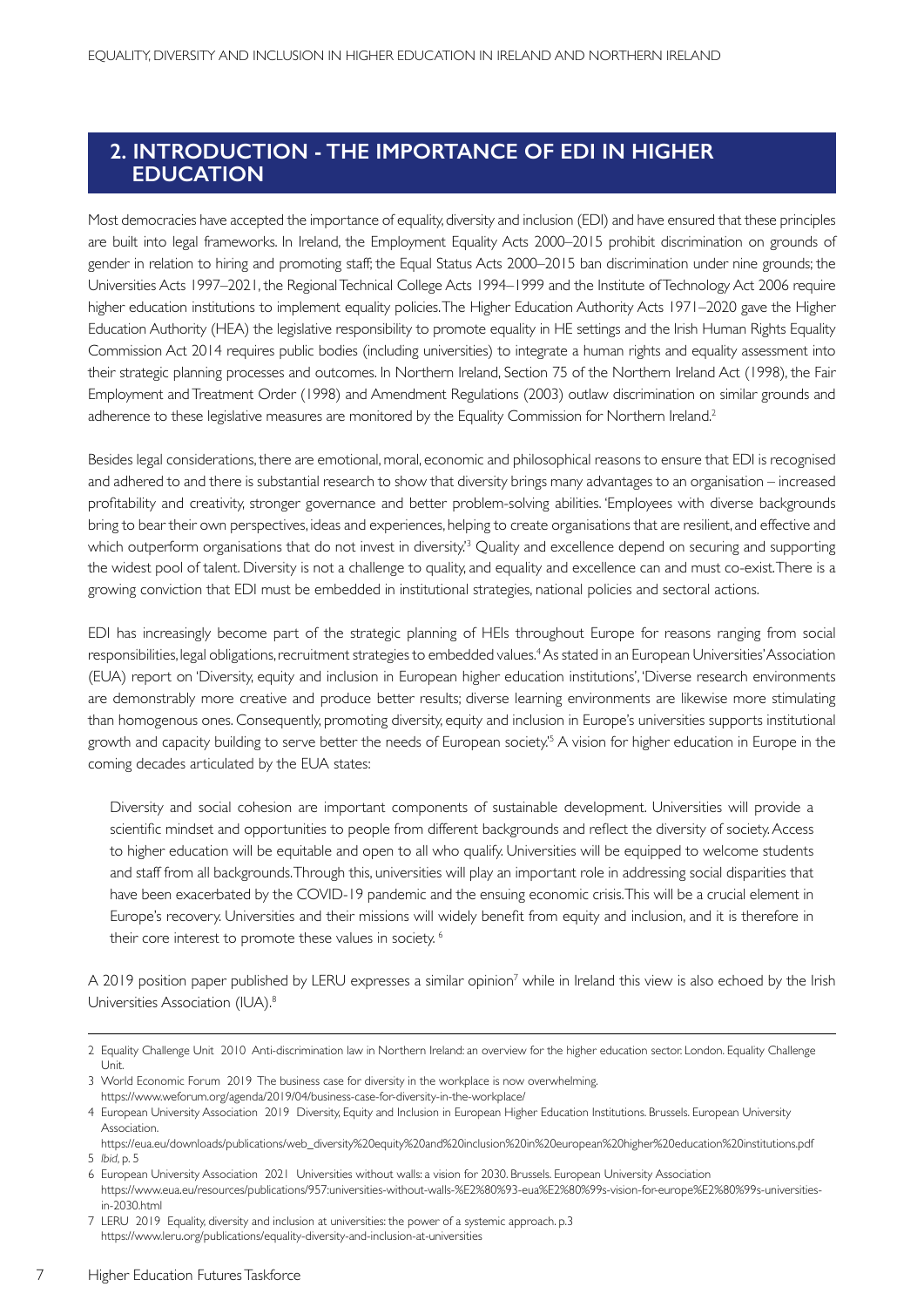This commitment is reflected in the IUA Charter for Irish Universities (2018)<sup>9</sup> which includes increased equality and diversity as one of its six core commitments. It is also reflected in the Gender and Diversity (2018) statement of the Technological Higher Education Association (THEA).<sup>10</sup>

#### **Consultation**

In preparing this position paper, the EDI subgroup in the Royal Irish Academy HE Futures Taskforce<sup>11</sup> consulted widely with a range of HE stakeholders and organisations, including undergraduate and postgraduate students; research, academic and administrative staff; and organisations representing diverse and marginalised groups. In response to a call issued in January 2021 by the Taskforce, more than 70 written submissions were received, most of which commented on EDI issues. In addition, a series of roundtable discussions, with more than 65 participants, were held by the EDI subgroup in May and June, in which issues relating to students, staff and data collection were addressed. Members of the subgroup also engaged in bilateral meetings with a wide range of stakeholders.

It is clear that much has been achieved in recent years in the area of EDI in HE. The HEA and the DFHERIS are currently engaged in a consultation process on the development of the next National Access Plan (for students) that will run from 2022 to 2026. We are also cognisant of the work of the HEA EDI Centre for Excellence on staff issues and by Athena SWAN on updating its charter and application frameworks for institutional and departmental awards (June 2021).

The main issues arising from these consultations have been grouped under three headings – Data collection and monitoring; Students; and Staff.

## **3. DATA COLLECTION AND MONITORING**

Data collection and monitoring are essential in informing policy on EDI and in measuring progress. Data on EDI are collected in order to understand the diverse make-up of educational institutions and to monitor trends over time. Systematic data collection and monitoring can help better understand and map inequalities in HE and identify where change and targeted policy decisions are necessary. Throughout Europe, HEIs collect data for transparency; accountability and external reporting purposes; to identify disadvantaged/less- represented people; to identify different needs of diverse groups; to raise awareness about specific activities; and to measure performance and impact of activities towards EDI.<sup>12</sup>

Stark differences exist in the collection of HE EDI data across the island of Ireland. In Northern Ireland, as a result of reporting requirements under Section 75 of the Northern Ireland Act and Article 55 of the Fair Employment Treatment Order (FETO), detailed, extensive data are collected on the religious beliefs, age, marital status, sexual orientations and disabilities of HE staff. Annual reports and three-year reviews must be compiled by universities. The UK has developed an extensive data monitoring system to better understand the representation of staff and students in HE/FE and data collection and monitoring are co-ordinated by HESA (https://www.hesa.ac.uk/).

In Ireland, the HEA's Centre for Equality, Diversity and Inclusion (formerly named the Centre for Excellence in Gender Equality) (https://hea.ie/policy/gender/) is responsible for collecting and publishing gender data on staff in HEIs. The remit of this unit has recently been expanded and it is now also collating data on race. A different section of the HEA, the Statistics Unit, is responsible for collecting, analysing and disseminating student and graduate data from all HEA-funded institutions annually (https://hea.ie/ statistics/). This unit uses Deprivation Index Scores (DIS) to provide data for a socio-economic analysis of students.

<sup>8</sup> Irish Universities Association, 'Equality, diversity and inclusion', available online at: https://www.iua.ie/ourwork/diversity-equality/ (accessed 11 August 2021).

<sup>9</sup> Irish Universities Association 2018 Ireland's Future Talent: A Charter for Irish Universities. Dublin. Irish Universities Association.

<sup>10</sup> Technological Higher Education Association 2018 Gender and Diversity Statement. Dublin. Technological Higher Education Association

<sup>11</sup> Five subgroups were formed in the HE Futures Taskforce addressing several aspects central to HE.

<sup>12</sup> European University Association 2019 Diversity, equity and inclusion in European higher education institutions. Brussels. European University Association. p. 34 https://eua.eu/downloads/publications/web\_diversity%20equity%20and%20inclusion%20in%20european%20higher%20education%20institutions.pdf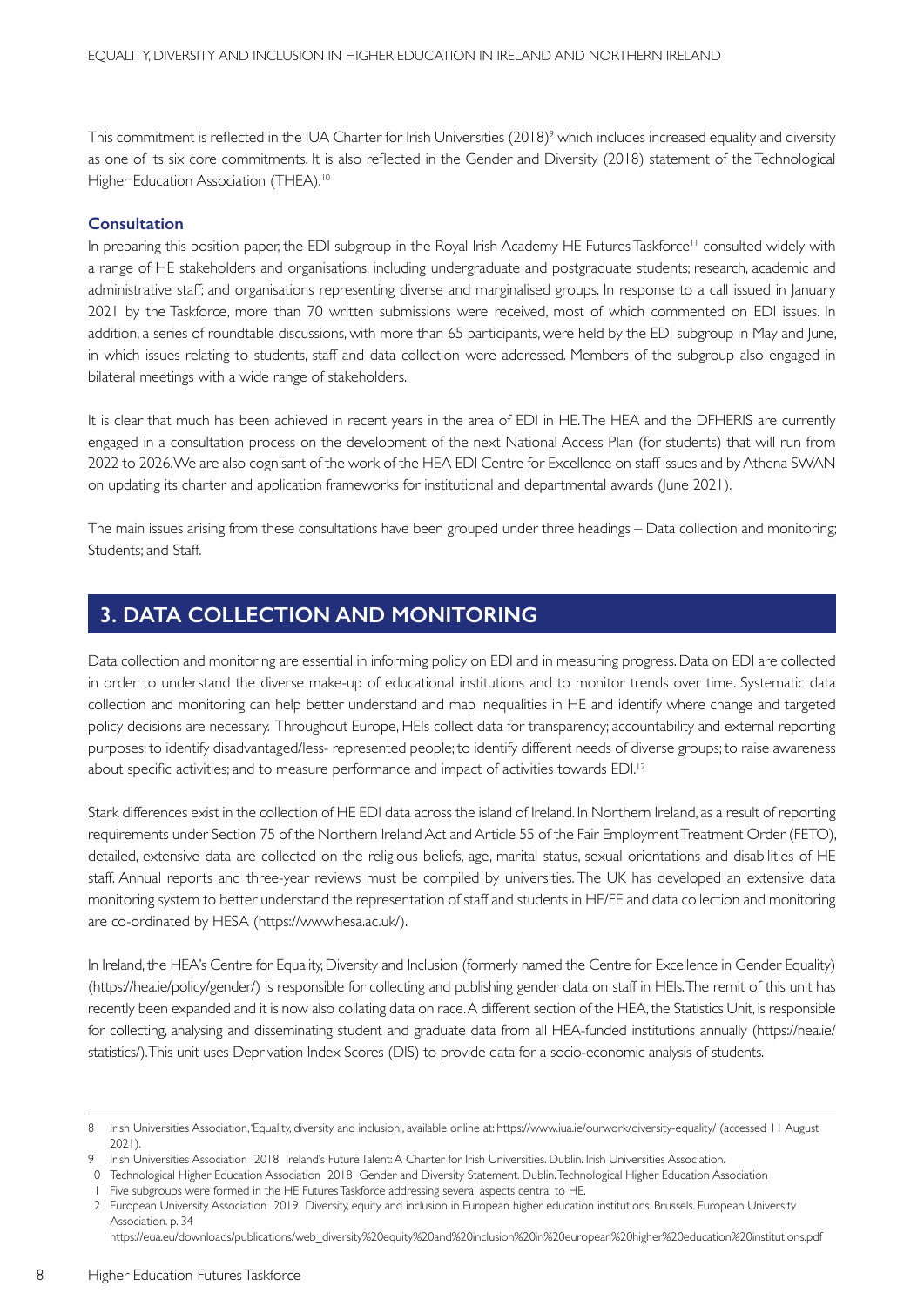Major research funders such as Science Foundation Ireland (SFI) and the Irish Research Council (IRC) monitor and collect data on the gender breakdown of awardees and applicants to funding schemes. The IRC has in 2021 developed new and inclusive gender identifiers for use in its multiple schemes.<sup>13</sup> In Ireland, HEIs gather employee data at the point of recruitment (varying from items 5–9 of the grounds for discrimination list), while the collection of EDI data for students is fragmented across multiple formats and institutional groups. The HEA has a statutory responsibility to promote the attainment of equality of opportunity in HE with key guidance provided by the Report of the Expert Group on Gender Equality (June 2016) and the Department of Education's Gender Action Plan 2018–2020 (currently being updated). While data on gender are now collected and reported, data on other forms of diversity are not widely or consistently captured. In May 2020 the Athena SWAN Ireland Intersectionality Working Group produced a statement to explain the rationale and the complexities of collecting ethnicity data.14 In December 2020 the HEA conducted a national survey of HEI staff to develop a picture of race equality across the Irish HE sector and in 2021 HEIs will return staff ethnicity data to the HEA. Ethnicity data are currently gathered through voluntary submission of information and surveys.

In the heads of new HEA legislation published by the Irish government in 2021, provision has been made under head 49 (supply of personal information) that HEIs will provide the following information to the HEA if requested (and subject to the Data Protection Regulation and the Data Protection Act 2018):

- (a) Personal information relating to a student attending the designated institution of higher education or funded body including name, address, date of birth, student number, PPSN data, Eircode, SUSI grant code, CAO data, details of educational history, details of ethnicity, disability and socio-economic status;
- (b) Personal data of a staff member of the designated institution of higher education or funded body, including PPSN, salary bands of staff, gender breakdown of staff, disability information, ethnicity and;
- (c) Other personal information as may be specified by the Minister by Order in consultation with An tÚdarás.<sup>15</sup>

This proposed legislation on the collection of data will be extremely important in improving mechanisms for data collection at a national level and it will also allow for the collection of intersectional data.

The Athena SWAN charter has resulted in much greater attention to data collection and statistics and these form a central part of any applications for Gold, Silver or Bronze status. The HEA issued a statement on the Athena SWAN charter in Ireland (July 2019), revising the requirements for Athena SWAN certification and eligibility for research funding. In the UK, the resourcing of data has been driven by the need to measure EDI in research evaluation, in teaching quality and enhancement and in access programmes. Data is required in Ireland to demonstrate compliance with Athena SWAN and to make returns to the HEA.

#### **Issues and challenges**

The main challenges for EDI data collection and monitoring can be grouped under the following headings:

**Uneven data capture** across the nine grounds for discrimination: While data on gender have been increasingly gathered in recent years, there are limited data on disability; race and ethnicity; socio-economic status; sexual orientation and in relation to the Traveller community. No data is collected on linguistic diversity. Recent efforts by the HEA to gather more data on race and ethnicity have been hampered by poor response rates and limited self-disclosure.

**Fragmentation of systems:** There is no universal overview of data capture in Ireland and consequently there is much fragmentation and many discrepancies in data collection. The absence of a standardised/universal system poses challenges for HEIs and inhibits efforts at comparisons and benchmarking. When each dataset is individual rather than aggregated, the system itself becomes disjointed and it is very hard to make policy recommendations and to track progress. There is also an absence of co-ordinated longitudinal educational data across the various educational phases.

<sup>13</sup> Irish Research Council, The Irish Research Council expands its gender categories to be more inclusive, available online at: https://research.ie/what-wedo/loveirishresearch/blog/the-irish-research-council-expands-its-gender-categories-to-be-more-inclusive/ (accessed 11 August 2021)

<sup>14</sup> Athena Swan Ireland 2020 Statement by the national Athena SWAN Ireland intersectionality working group on the use of ethnicity categories in Irish higher education. Dublin. Athena Swan Ireland.

<sup>15</sup> Department of Further and Higher Education, Research, Innovation and Science 2021 General Scheme of the Higher Education Authority Bill 2021. Dublin. Department of Further and Higher Education, Research, Innovation and Science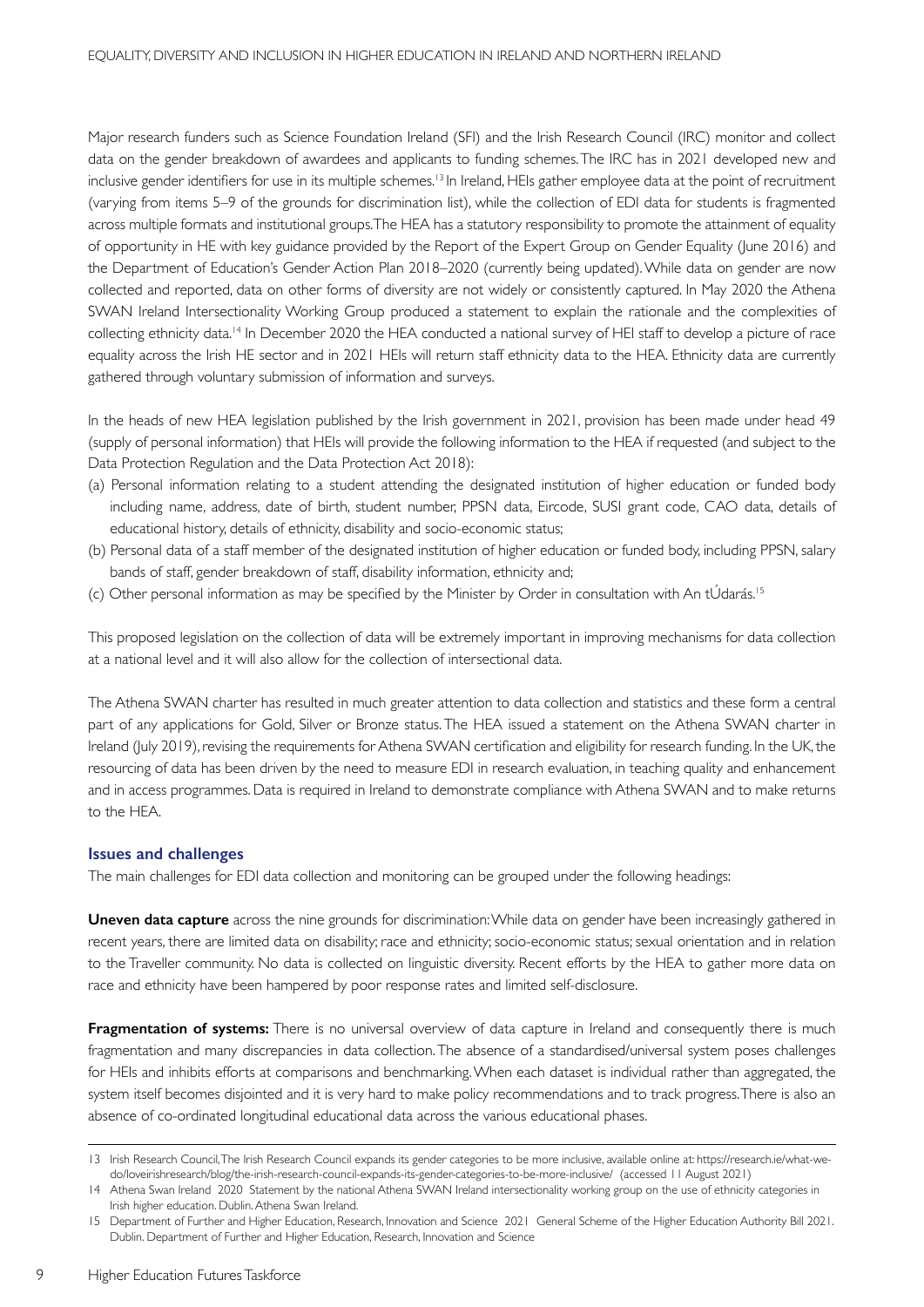**Intersectional data:** There is an absence of integrated, intersectional national-level data for HE in Ireland. Different datasets need to be combined in order to create a fuller understanding of the student/staff experience. The National Access Plan can use data from sources such as Student Universal Support Ireland (SUSI), CAO, Higher Education Access Route (HEAR) and Disability Access Route to Education (DARE), but the lack of intersectionality of these sources mitigates against a coordinated framework for policy and intervention. There is a need for an intersectional approach to fully combine different characteristics across student and staff data cohorts.

**Systems and definitions:** There is no sophisticated central management information system for data collection for HE in Ireland. The definitions around categories of data can also be problematic and are not easily resolved at a local level. Appropriate HE technology infrastructure with reporting timelines are not currently in place. HEIs find themselves in a reactive position to requirements laid down by the HEA and need to allocate necessary systems and resources. Current systems allow for data collection at staff appointment and student registration but there is no system in place to gather data during career/educational pathways. The Employee Self Service (ESS) system for staff can be adapted but only with voluntary disclosure. The collection of data on the socio-economic status of students is gathered using a DIS which relates to a geographical area rather than an individual. The use of a geographical, rather than individualised model for creating socioeconomic statistics for HEIs<sup>16</sup> is contested and does not take account the disadvantage of students on full SUSI grants coming from outside of disadvantaged areas or groupings.

**Trust and transparency:** Building confidence and trust in data collection is a big challenge; trust needs to be developed in the importance of collecting data and in how it will be used. There are legacy issues surrounding reporting personal characteristics such as sexuality and disability. Clarity on who holds the data and the purpose for its collection is also necessary. A feedback loop relating to survey requests is not always completed Consequently staff and students may not value and appreciate the importance of engaging with this form of data collection. Trust and transparency are fundamental requirements for people to feel confident that data capture will not negatively impact upon their individual experiences or development within the HEI.

**GDPR and legislation regarding data collection:** National bodies and HEIs must gather and process data in line with the General Data Protection Regulation (GDPR) 2018 and the Data Protection Act 2018. In the current framework, it can be difficult for two different branches of government to share data. DFHERIS needs to have its own legislation to enable data sharing and the combination of five or more datasets including the student record system (held by HEA); SOLAS (student learner support system, to see transitions between FE and HE); post primary and primary pupils data system; and SUSI. Linking these would give much richer knowledge of student populations, but current legislation inhibits advanced data capture and sharing.

Linguistic diversity: Linguistic diversity does not feature in data collection or EDI policies in Ireland. Discrimination can often occur because of people's linguistic background, and linguistic aspects such as accent, competence and difference can lead to conscious or unconscious exclusion processes. As has been observed by scholars, language can in effect be the gateway or proxy for other forms of discrimination where social or racial factors are inferred through language.<sup>17</sup> Policy makers in Ireland do not know the linguistic backgrounds of students and staff in HEIs, and EDI strategies make no reference to linguistic diversity.Though the Central Statistics Office (CSO) now tracks language profiles in Ireland, and linguistic diversity is enshrined in Article 22 of the Charter of Fundamental Rights of the European Union, it is strikingly absent in HEI policies and data collection.

**Limitations of data:** Although data are important, inclusion relates to lived experience and goes beyond data and statistics. It is important to ascertain the person-centred outcome behind the data and the quality metric that is used to capture this. The richness of the lived experiences of students and staff is very significant and needs to be captured as part of all EDI initiatives.

<sup>16</sup> Higher Education Authority 2019 A spatial & socio-economic profile of higher education institutions in Ireland: using census small area deprivation index scores derived from student home address data, academic year 2017/18. Dublin. Higher Education Authority

<sup>17</sup> O'Connor, A. 2021 Linguistic diversity in an inclusive World. Galway. Cois Coirbe https://impact.nuigalway.ie/news/linguistic-diversity-in-an-inclusive-world/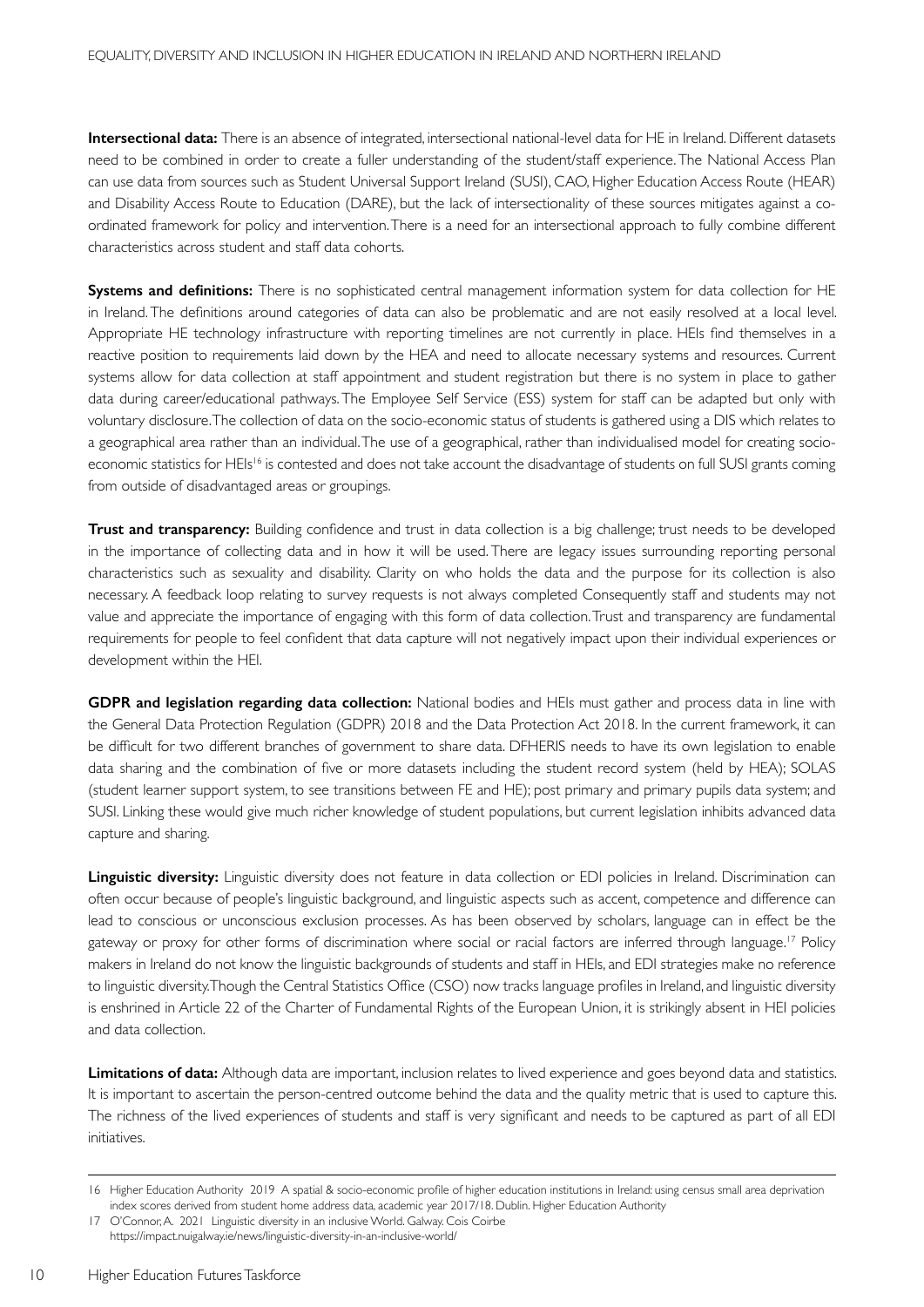Across Europe, institutions use qualitative data such as success stories, role models and case studies to highlight the impact of EDI initiatives at an individual level.As an EUA report noted, This may be particularly important and useful when adopting measures for people who do not necessarily belong to an underrepresented group but who are still disadvantaged, vulnerable and/or may need specific support or a change in institutional culture and attitudes (e.g., people with caring responsibilities, people identifying as LGBT+). In these cases, the goal is not necessarily to increase the total number or share within the university community, but to ensure that the environment is welcoming and avoid discrimination.' 18 Certain elements of EDI resist measurability and can be hard to capture, such as institutional cultural change. Quantitative data help set targets but qualitative approaches are also needed to address wider cultural issues and barriers to equality and to build robust action plans. Data can therefore give a baseline for improvement, but must be followed by qualitative, real-life interventions.

#### **Recommendations**

- **A centralised and standardised approach to data collection** is necessary to allow for intersectionality, benchmarking and longitudinal approaches. A uniform system would enable joined-up analysis of educational pathways and outcomes. Despite our having multiple datasets, they are not linked up and the lack of a co-ordinated approach hinders efforts at improving EDI across the Irish HE sector. Furthermore, agreed national categories for data collection would be extremely beneficial. A centralised system, bringing together expertise to agree a list of what is collected in terms of benchmarking, would be more efficient. The same basic data should be collected in Ireland and Northern Ireland. A clear societal/community understanding of why these data would to be held and to what ends they would be used could be communicated by a centralised system. Finally, with centralised data collection, a strong voice can be made for necessary legislative adjustments to enable comprehensive data collection across multiple and intersecting datasets.
- **Universal campaigns around surveys** and data to build trust and transparency are necessary. A single co-ordinated EDI survey a year is preferable to multiple local and national requests for information. A feedback loop around such surveys needs to be created so that people know what happens to the data and how they are used.
- Data that are not currently gathered, especially, for example, **linguistic data**, should be included in future EDI data collection, monitoring a policy development.
- Policy decisions need to be made using appropriate and comprehensive EDI data. Where it becomes obvious that a particular characteristic is under-represented in a discipline, employment sector, etc., then action can be initiated to determine why and remedy it. Current gaps need to be eliminated and data collected on all possible grounds for discrimination. A **robust and comprehensive system** will allow for tailored supports and interventions.

## **4. EDI AND STUDENTS**

The vision of the National Access Plan (2015–2021)<sup>19</sup> in Ireland was to ensure that the student body entering, participating in and completing HE at all levels reflects the diversity and social mix of Ireland's population. In December 2020 the Minister for Higher and Further Education, Research, Innovation and Science stated that it is his ambition to ensure third level education is accessible to everyone, regardless of age, race, geography or gender.<sup>20</sup> In April 2021, while our work was being undertaken, the Department of Further and Higher Education (DFHERIS) and the HEA launched a consultation process inviting submissions on the next National Plan for Equity of Access to Higher Education for the period 2022 to 2026. This resulted in action during the summer months by the HEA and DFHERIS, removing what had been long-standing barriers to access by some minority groups, in particular refugees, asylum seekers and some students with special educational needs.<sup>21</sup> Some of the submissions made to this EDI group were made before these barriers were removed.

<sup>18</sup> European University Association 2019 Diversity, equity and inclusion in European higher education institutions. Brussels. European University Association. p. 36 https://eua.eu/downloads/publications/web\_diversity%20equity%20and%20inclusion%20in%20european%20higher%20 education%20institutions.pdf

<sup>19</sup> The National Access Plan is currently being reviewed and revised.

<sup>20</sup> Minister Simon Harris's statement, December 2020, added: 'To do that we need accurate data and evidence.'

<sup>21</sup> For example, on September 12 2021 Minister Harris announced that the additional resources necessary to enable a student with disabilities to attend a private higher education college would be made available. Previously such additional supports were available only to students attending publicly-funded institutions.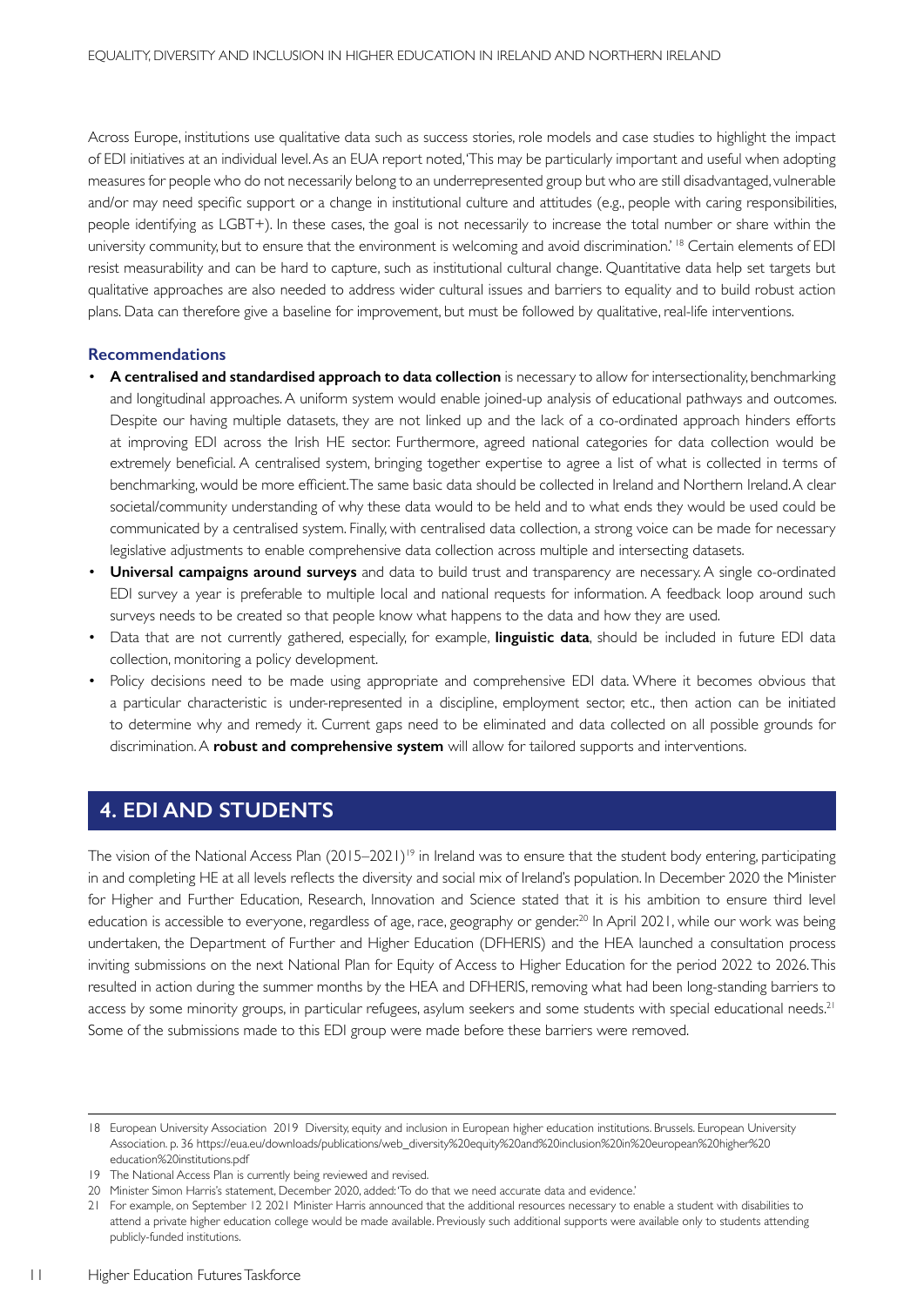There are currently about 236,000 students in HEIs in Ireland  $-53%$  are female and 47% are male.<sup>22</sup> Participation in higher education in Ireland is among the highest in the OECD.<sup>23</sup> The 2016 census showed that 60% of young people in the population have at least a minimum of Level 8 (honours degree level) qualification.However,some specific categories continue to be underrepresented. These include young people from socio-economically disadvantaged backgrounds: Irish Travellers;<sup>24</sup> persons with a disability; and lone parents, only 18% of whom had a higher education qualification.<sup>25</sup> There are particular categories of young people with multiple disadvantages whose participation rates in HE are particularly low or unknown, e.g. refugees and asylum seekers; young people in direct provision; and people from disadvantaged backgrounds. The number of mature students in Irish HEIs (i.e. those aged 23 years and over) is also low by international standards. In 2010/11 over 16% of first-time HE students were mature students. However, this proportion fell to just over 10% in 2018/19.26

In 2019/2020, 62,500 Northern Ireland students were enrolled at UK HEIs. Of the 62,500 Northern Ireland domiciled students enrolled at UK HEIs, 73.6% (45,980) were enrolled at Northern Ireland HEIs (including 6.8% studying locally at the Open University).27 58% were female and 42% male. About 12% self-reported as having a disability. In terms of ethnicity, 80% were white, 5% were either black, Indian, Pakistani, Chinese or other Asian, 1% were of mixed race, and in the case of the remaining 15% their ethnicity was unknown. There were a total of ten Irish Travellers enrolled in HE in Northern Ireland.<sup>28</sup> In Northern Ireland, 40% of the young population are graduates compared to 60% in Ireland.<sup>29</sup> The low percentage of males in Northern Ireland HEIs from lower socio-economic groups is a matter of concern.<sup>30</sup> Funding and policy decisions in relation to HE are a matter for the Northern Ireland Department for the Economy (DfE). The DfE controls the number of undergraduates at Queen's University Belfast (QUB), Ulster University (UU) and those from outside the UK. The DfE sets a cap on the maximum aggregate numbers of students (MaSN) at both universities based on financial calculations. It is estimated that over 5,000 A level students from Northern Ireland attend university in either England, Wales or Scotland and about two-thirds of these students never return to Northern Ireland – representing a loss to the economy and to society. The issue is more nuanced than these figures suggest given 'that the number of Northern Ireland students who applied only to, and are accepted at, institutions in other parts of the UK ('Determined Leavers') is much higher than the number of Nor thern Ireland students who have a firm NI choice but who ultimately accept an offer in UK ('Reluctant Leavers').These figures would suggest that there are more important factors motivating students to leave Northern Ireland.<sup>'31</sup>

In September 2012 'Access to Success' for widening participation in HE in Northern Ireland was launched. This strategy aims to facilitate and increase the participation of under-represented groups in HE, in particular students from disadvantaged backgrounds and those with learning difficulties and disabilities. Under this strategy, all HEIs in Northern Ireland are required to prepare Widening Access and Participation Plans (WAPPS) annually and to publish them on their websites. WAPPS provide a summary of the institution's widening participation strategy, observations of the institution's achievements against regional benchmarks and details of anticipated progress towards the institution's own targets. HE in Northern Ireland is delivered principally through the universities (QUB, UU and the Open University) and university colleges (St Mary's, Stranmillis, CAFRE etc.). The six FE colleges also deliver a broad range of HE courses, including foundation degree courses, which are attended by almost 20% of all students enrolled on HE courses in Northern Ireland.<sup>32</sup>

12

<sup>22</sup> Higher Education Authority 2018/19 student demographics, all HEA-funded HEIs. Available online at: https://hea.ie/statistics/data-for-download-andvisualisations/enrolments/student-demographics-2018-19/ (accessed 11August 2021). 'Total enrolments in higher education have increased 12.6% between 2014/15 and 2019/20 – up from circa 209,000 to circa 236,000.' See https://hea.ie/statistics/

<sup>23</sup> Organisation for Economic Co-operation and Development 2019 Education at a glance 2019: OECD indicators. Paris. OECD Publishing.

<sup>24</sup> The total number of Irish Travellers in HE in Ireland in 2015 was only 35 and had increased four years later to 61, below the target of 80 in 2019 which had been set in the National Access Plan.

<sup>25</sup> Central Statistics Office, Census 2016 Reports, available online at: https://www.cso.ie/en/census/census2016reports/ (accessed 11 August 2021)

<sup>26</sup> There is a direct correlation between overall national unemployment levels and HE participation by mature students.

<sup>27</sup> Northern Ireland Statistics and Research Agency, Enrolments at UK higher education institutions: Northern Ireland analysis 2019/20, available at: https://www.economy-ni.gov.uk/sites/default/files/publications/economy/HEI-enrolments-bulletin-2019-20.pdf (accessed 1 October 2021)

<sup>28</sup> Northern Ireland Statistics and Research Agency, Higher education statistical fact sheet 4, available at: https://www.economy-ni.gov.uk/sites/default/ files/publications/economy/he-statistical-factsheet-4-enrolments-at-HEI-by-equality-2019-20.pdf (accessed 1 October 2021)

<sup>29</sup> Department for the Economy, Higher education statistical fact sheets, available at: https://www.economy-ni.gov.uk/articles/higher-education-statisticalfact-sheets (accessed 1 October 2021)

<sup>30</sup> In July 2020 the Minister for Education in Northern Ireland announced the appointment of an expert panel to tackle educational underachievement in Northern Ireland.The panel, chaired by Dr Noel Purdy of Stranmillis University College, published its report entitled 'A fair start' in May 2021.

<sup>31</sup> HE Futures Taskforce position paper: Re-imagining research and innovation in Ireland and Northern Ireland. See Department for the Economy,

Northern Ireland. Minister's response from a question on HE migration to Great Britain (Gordon Lyons MLA, Minister) 16 July 2021. 32 Department for the Economy 2019 Northern Ireland Higher Education Strategy: Issue 5. Belfast. Department for the Economy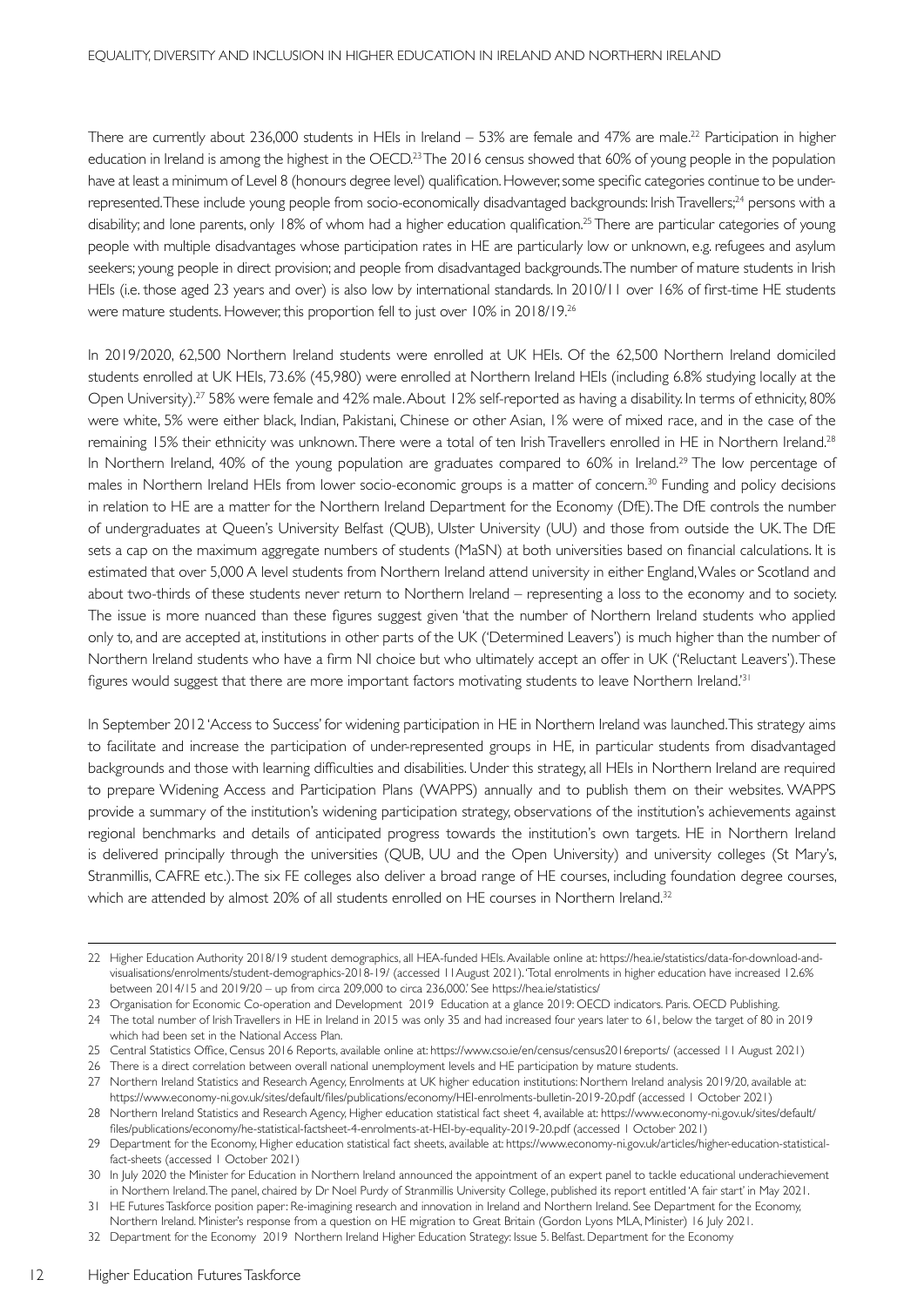### **Issues and challenges**

#### **Financial barriers**

During the consultation process, it was pointed out that the cost of attending HE in Ireland can be prohibitive for some students – both those who are eligible and those above the threshold for the SUSI grant. It can also be prohibitive for those who wish to attend HE on a part-time basis as SUSI grants have not been available for part-time students.

The Union of Students in Ireland (USI) has consistently called for the removal of the capitation fee of  $\epsilon$ 3,000 per annum which they state is the highest fee for HE in the EU. The USI has also pointed out that financial support available under the SUSI grant has not kept pace with inflation and that it is no longer adequate to cover the costs of attending HE, and that it is not available for part-time students. The high cost of accommodation for students living away from home can be a major barrier, especially in bigger cities where accommodation costs can be prohibitive. Finance can also be a barrier for those just above the grant limit whose families cannot or will not support them financially; mature students; and lone parents from geographically remote areas. Some submissions commented negatively on what they regarded as the undue bureaucracy associated with accessing grants through the SUSI system and asked that there should be more assistance available for students applying for the grant.

#### **Students with a disability**

Although an increased number of students with disabilities have registered with support services in HE in the past ten years, a significant number are still reluctant to disclose their disability or to seek additional support because of fear of stigmatisation. For example, a survey of students with autism carried out in Dublin City University (DCU) in 2016 found that more than 50% had not disclosed their diagnosis to the disability and learning support service (DLSS), and even fewer (just over 25%) had disclosed their diagnosis to academic staff.<sup>33</sup> Responding to the concerns of students with autism identified in the survey, DCU set out to implement eight principles underpinning an autism-friendly university and in 2018 DCU was recognised by AsIAm<sup>34</sup> as Ireland's first autism-friendly university. Other universities have also introduced autism-friendly initiatives.<sup>35</sup>

Key barriers for students with a disability are financial and attitudinal, and include difficulty in meeting the costs of HE, accessing suitable housing and accessing the various supports for which students with a disability are eligible. In addition to being eligible for SUSI grants, students with a disability may also be eligible for Personal Assistant (PA) hours through the HSE and for an academic PA. Submissions to this subgroup highlighted frustration in having to apply and provide the same information and details to a number of different service and grant providers. These submissions pointed out the need for a constant and seamless flow of constructive consultation and communication with disabled students and a culture that encourages students to speak up about issues.

#### **Refugees and asylum seekers**

Until 2015, refugees and asylum seekers were not treated as EU students and were not eligible for SUSI grants unless they had been at school in Ireland for at least three years and had completed the Leaving Certificate. HE tuition costs for this group were extremely high as they were categorised for fee purposes as 'international students', for whom HE fees can be up to three times greater than fees for EU students.<sup>36</sup> This meant that HE fees for asylum seekers and refugees could be between €9,750 to over €50,000 per annum depending on the field of study. In 2015 a limited scheme was introduced whereby 'eligible applicants' in the protection system became eligible for some funding. In October 2020, it was confirmed that the rules would be relaxed and the scheme placed on a longer-term footing. Under the new scheme applicants will not have to have attended three academic years in the Irish school system nor have to have obtained the Leaving Certificate, but they will have to have been in the 'protection or leave to remain process' for three years.This is a welcome development and removes what was a significant barrier for this category of students.

<sup>33</sup> Living with autism as a university student at Dublin City University: developing an autism friendly university https://www.dcu.ie/autism-friendly

<sup>34</sup> AsIAm is Ireland's national autism charity. AsIAm is working to create a society in which every autistic person is empowered to reach their own personal potential and fully participate in society.

<sup>35</sup> See for example, UCC's Autism Friendly University Initiative: https://www.ucc.ie/en/autismfriendly/

<sup>36</sup> HEIs in Ireland have discretion in setting fees for international students.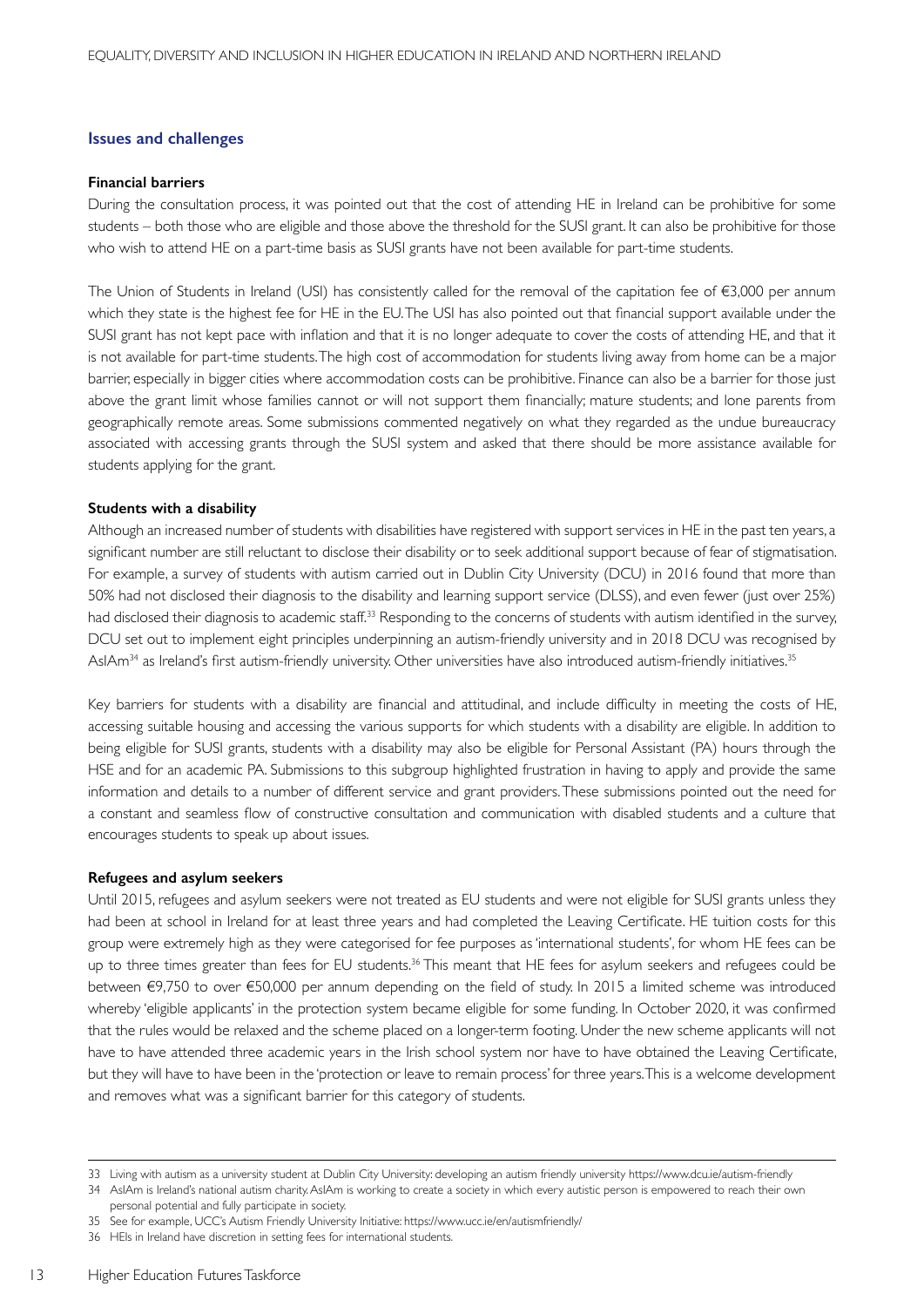University of Sanctuary Ireland (UoSI) is an Irish initiative to encourage and celebrate the good practice of universities, colleges and other education institutes welcoming refugees, asylum seekers and other migrants into their university communities and fostering a culture of welcome and inclusion for all those seeking sanctuary. Across the island of Ireland, many universities and colleges, public and private, have pledged to support those newcomers seeking sanctuary in Ireland. Currently DCU, University of Limerick (UL), University College Cork (UCC), University College Dublin (UCD), National University of Ireland, Galway (NUIG), Maynooth University (MU) and Trinity College Dublin (TCD) have received the University of Sanctuary Award, as has Athlone Institute of Technology. Many other colleges across the island are working on obtaining the title.

#### **Postgraduate students**

Postgraduate students, north and south, face specific challenges. These vary depending on whether the students are enrolled on a taught or research master's programme or are funded or non-funded doctoral students. Limited grants are available for some master's programmes but the cost and loss of earnings associated with full-time attendance at such programmes can be a barrier for students from less advantaged backgrounds. In the Arts and Social Sciences, many (if not most) doctoral students are self-funding and are not eligible for funding, either institutional or otherwise. In STEMM subjects, doctoral students are likely to be funded or involved in research projects – funded either from institutional or national sources. Funding may be available from the IRC, SFI, the Health Research Board (HRB) or from a private philanthropic organisation. For students who have access to a funded doctoral programme, the amount and conditions of funding vary, depending on the source.

While many postgraduate students will become the researchers and academics of the future, in Ireland about 70% of doctoral graduates do not ultimately enter academic life but play an important role in a variety of other positions and professions. During the consultation process, the variation in the funding amounts and conditions for research students was questioned. It was pointed out that some funded PhD students are not entitled to paid maternity or sick leave. This inequity impacts especially on less advantaged students who have no access to any other means of funding. It was argued that all funded research students should be treated equally in terms of entitlements, including sick and maternity leave, irrespective of funder, discipline or institution.

The disparity in eligibility for funding for postgraduate studies in HEIs north and south was also highlighted. For example, students from Northern Ireland are eligible for IRC Government of Ireland scholarships as there are no residency requirements for these, whereas students from the south must satisfy three years' residency in the UK to qualify for a postgraduate studentship (covering fees and maintenance) in Northern Ireland.<sup>37</sup> It was reported that very few Irish students were successful in receiving funding for postgraduate courses in Northern Ireland in recent years. It is hoped that the decision of the Irish government to set up a north–south research fund of €40 million, and their agreement that Northern Irish students will be eligible to participate in Erasmus+ will help to alleviate this situation. Difficulties relating to recognition and transfer of credits and qualifications between north and south were also raised.

International students drew attention to the very high fees that are charged for some programmes and the inadequate support they receive in some HEIs. While the USI has been vocal in its support for postgraduate and undergraduate students, a number of other self-organised groups, such as the Postgraduate Workers' Alliance, the International Students for Change and the non-EU Students' Society, have been set up in response to the concerns of international students.

#### **Limited entry routes and lack of flexibility**

In Northern Ireland access to HE is and has been available for many years through a variety of routes, especially through FE courses. Part-time study is also common in Northern Irish universities (especially in the Open University) and HEIs receive funding for part-time and full-time students on a pro-rata basis. Academic credits can be accumulated relatively seamlessly between FE and HE in Northern Ireland.

In Ireland, while in recent years an increasing number of places are reserved in HEIs for applicants from further education and training (FET) courses, some submissions made the point that the numbers of such places are limited, can be difficult to access and are not available on all HE courses, especially high-demand professional courses. There was general agreement

<sup>37</sup> Department for the Economy 2020 Postgraduate studentships terms and conditions academic year 2020/2021. Belfast. Department for the Economy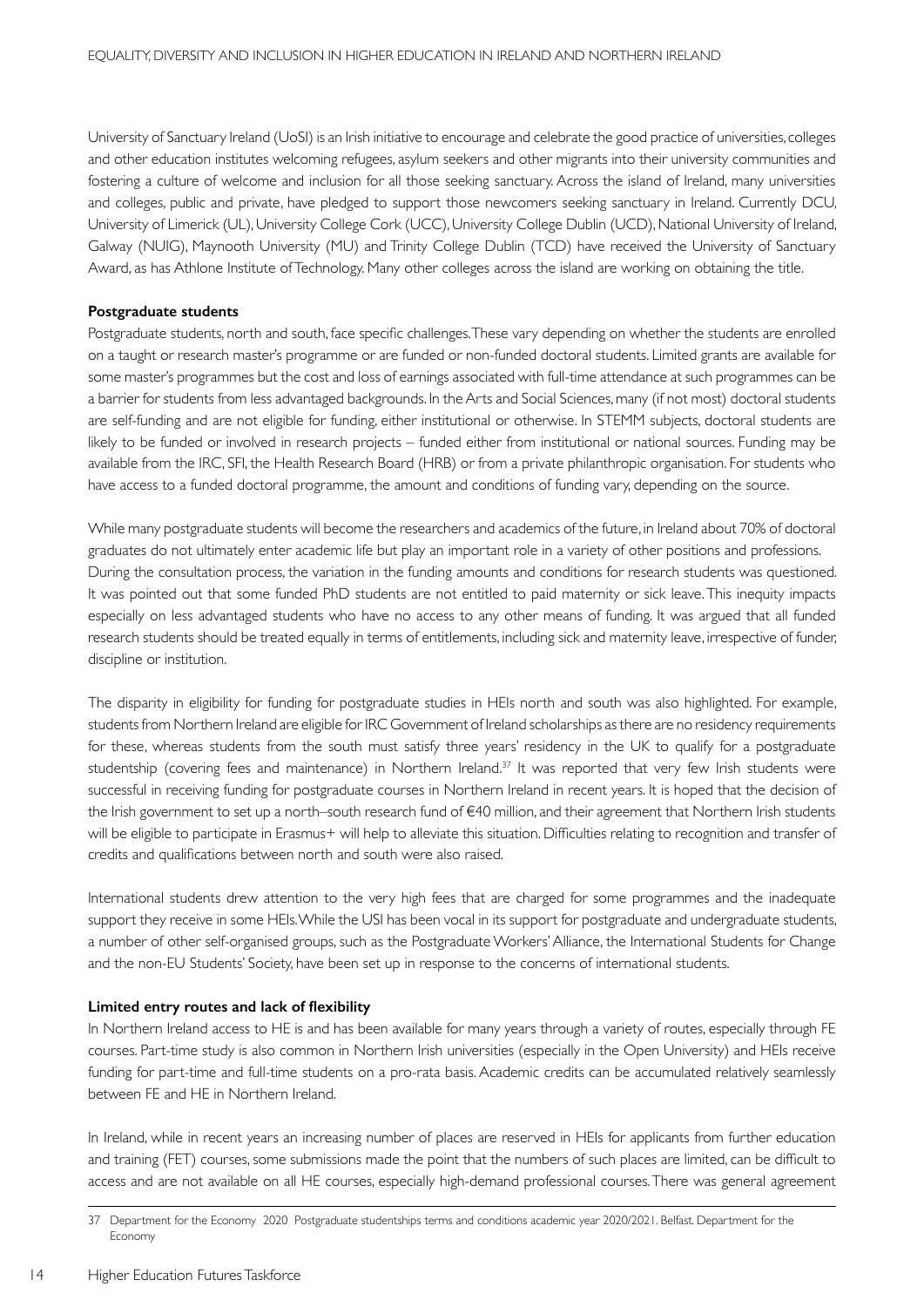that more and better progression routes are required from FE to HE. Greater flexibility in access and provision was called for so that learners can engage with learning throughout their lives in the way that is appropriate for them at the time. This would break down barriers and improve the overall experience. Requests were also made for more clarity about the recognition of prior learning in accessing HEIs. The overarching message was that the current system in Ireland is unduly rigid and needs to be more responsive to student needs.

There were many requests for more support for part-time students. The lack of funding and flexibility militates against those who are unable to access full-time courses either because of family, geographical or financial reasons.This impacts mature students, lone parents, those with a disability and those with caring responsibilities.

#### **Teaching and learning**

A number of submissions highlighted the importance of an inclusive approach to curriculum, in terms of design, content and pedagogy. The authors of this paper are aware that inclusive pedagogies have been encouraged for many years<sup>38</sup> and are used by lecturers and teachers at all levels of education. Many submissions suggested an approach referred to as 'Universal Design for Learning' (UDL) which is based on the principles of universal design that are used in architecture, space planning and product development. While students, especially those with disabilities and special educational needs, face a variety of barriers that they must overcome to fully engage in a lesson, UDL addresses physical, emotional, behavioural, neurological and cultural issues that impact education by promoting equity and inclusion.

Different views were expressed about online learning, with some submissions highlighting its advantages and others pointing out its challenges. Experience during the pandemic when campuses were closed to students showed that most HEIs, north and south, responded with alacrity to the new and unprecedented situation, and teaching continued online for almost all students.While this brought benefits to some, others were disadvantaged for various reasons, e.g. lack of internet connectivity, lack of the necessary equipment, the demands of child-minding while schools and creches were also closed, and overcrowded home conditions for students who were already disadvantaged, e.g. members of the Traveller community, students in direct provision and students in shared and overcrowded housing.

#### **Recommendations**

*Multiple pathways:* There are an increasing number of access and transition pathways available for HE students, north and south. These pathways must have a long-term strategy with implementation or action plans on how to achieve them at a national and institutional level and must be coupled with supports that move with the student through the system. A credit recognition and accumulation system facilitated though hybrid, blended and on-campus learning, with greater availability of joint qualifications across learning environments and between north and south is the way forward.There should be pathways through apprenticeships and employment with lifelong opportunities for updating and reskilling. Such pathways should include a system of mutual recognition of educational qualifications and credits from other jurisdictions, recognising that HE can be accessed at all stages of life and career, not just directly after second level education. Learners will have multiple access and exit points.

*Flexibility of provision:* The COVID-19 pandemic has illustrated the capacity and flexibility that the HE/FE community can achieve when required. With many programmes of study capable of being delivered online or in a mixed mode, the doors are opened to a much wider range of students. Those who are not able to be on site for full-time courses, because of dependents, part or full-time jobs, disabilities, geographical location etc., can still engage in learning and add extra value to their other responsibilities. New mixed models of delivery can open new opportunities, especially if partnered with mutual recognition of credits. However, these changes will require that infrastructures in society such as broadband, IT literacy etc. are in place or ever more deprivations will occur.

A student-centred approach to curriculum planning and delivery: HEIs north and south should provide a student-centred system underpinned by principles of human rights.The student of the future should enjoy an experience which has flexibility,

<sup>38</sup> See for example, Hyland, Á. and McCarthy, M. 2009 Multiple intelligences in Ireland, in J. Chen, S. Moran, and H. Gardner (eds) Multiple intelligences around the world. California. Jossey-Bass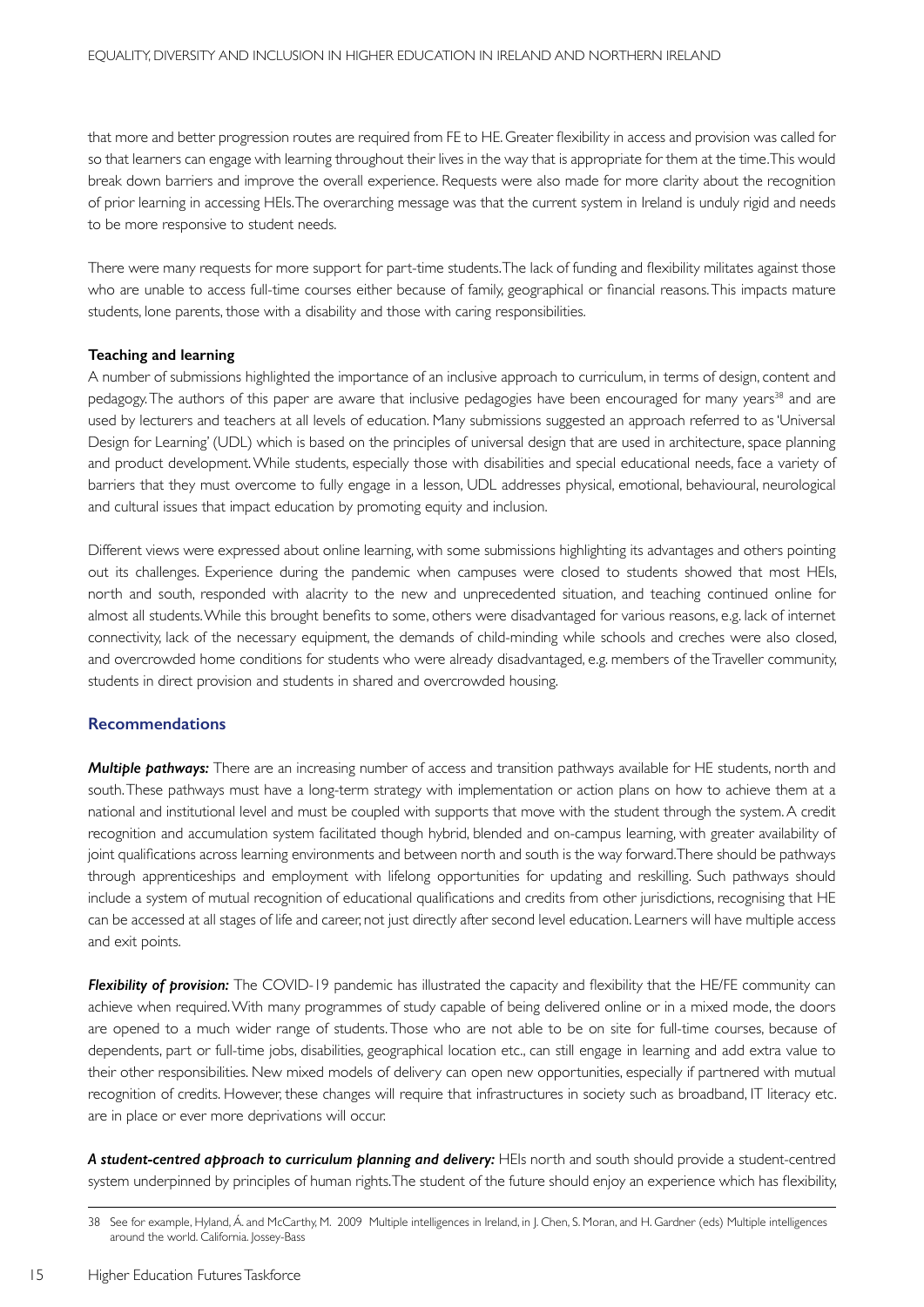accessibility, voice and choice in its design and delivery, one that is underpinned by Universal Design for Learning. Inclusivity should not be solely the responsibility of the Access Office but should be a whole-institution responsibility.

*Student information and support:* A co-ordinated and streamlined system is required whereby a student can access information, application support and resources in a 'one-stop-shop' – not just at entry level but throughout their HE years.

*Funding:* There is a need for better and more flexible funding for HEIs and for individual students with equal recognition for funding purposes of part-time and full-time programmes and for undergraduate and postgraduate courses.

*Students with a disability:* Barriers preventing access to and full engagement in HE by students with a disability must be removed. Institutions should focus on building solutions into the mainstream and re-designing provision for all while addressing individual accommodations.

*Postgraduate students:* Financial barriers to participation in postgraduate studies by socio-economically disadvantaged students should be removed. Where doctoral students are employed as researchers in funded research projects, their salary should not be below the minimum living income in the city in which they are based. Appropriate training and supports should be available for all doctoral students. There should be harmonisation of funding conditions between the various postgraduate funding organisations.

*Cross-border access:* Barriers to undergraduate and postgraduate students from Ireland seeking to study in universities in Northern Ireland and vice-versa should be removed. This would include harmonisation of funding and recognition of credits.

## **5. EDI AND STAFF**

Under the Northern Ireland Act 1998 public bodies including universities are required to promote equality of opportunity and good relations between persons from different racial groups, sexual orientations, genders etc. These duties include protective measures – not just the elimination of discrimination (Equality Commission Northern Ireland – Section 75). There are over 24,000 people employed in HEIs in Ireland<sup>39</sup> and the HEA has a statutory responsibility to promote the attainment of equality of opportunity in HE.

The area of gender inequality has received much attention in recent years – driven by government initiatives and by Athena SWAN. A national review of gender equality in Irish universities in 2016 made a number of recommendations for Irish HEIs, including a requirement for each HEI to have a gender equality plan and to monitor the implementation of this plan on an annual basis. In 2018 the then Minister for Higher Education introduced a Senior Academic Leadership Initiative (SALI) under which professorships targeted specifically at women were made available in disciplinary areas where they were underrepresented.40 In 2017 a Centre for Excellence in Gender Equality was set up in the HEA and in 2020 the remit of the centre was extended to include all aspects of EDI.

QUB was an early leader in gender equality. The Queen's Gender Initiative was established in 2000. QUB now holds a Silver Athena SWAN institutional award and fourteen school awards (three Gold, six Silver and five Bronze). UU received a Bronze Institutional SWAN award in 2012, two schools have obtained Silver awards and nine schools have Bronze awards.Athena SWAN has been very important on the island of Ireland in highlighting EDI issues, in providing a framework for assessment of EDI progress, and in suggesting improvements and areas for change. Although initially very focused on gender, this has now broadened with the new charter.

The broadening of focus in EDI from gender to wider considerations including race, ethnicity, disability and sexual orientation has gathered pace over the last five years. In December 2020, the HEA collected data on a once-off basis on staff ethnicity

<sup>39</sup> Higher Education Authority 2019 Key facts and figures: higher education 2017/18. Dublin. Higher Education Authority.

<sup>40</sup> The SALI initiative has had a mixed welcome from the academic community. While it is too early yet to gauge the impact of such initiatives, it is clear that without them, inequalities will remain long into the future.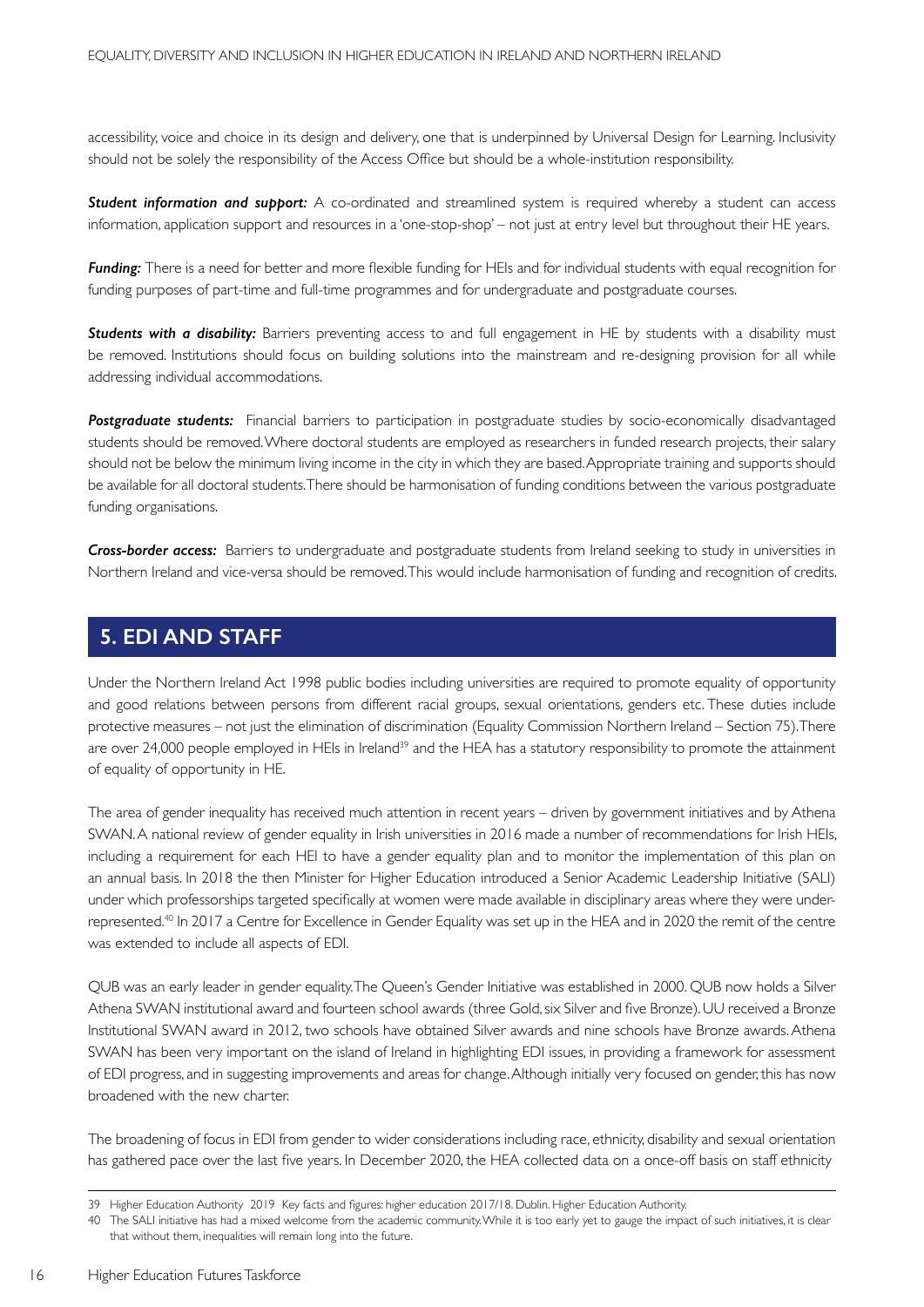and they hope to publish an analysis of these data shortly.

This information is already available in Northern Ireland. In May 2020 the National Athena SWAN Ireland Intersectionality Working Group on the Use of Ethnicity Categories in Irish Higher Education issued a statement on the matter. They said:

We understand the collection of staff and student ethnicity data to be central to the implementation of the Public Sector Equality and Human Rights Duty, deriving from section 42 of the Irish Human Rights and Equality Act 2014. Under this act, all public HEIs must undertake assessment and monitoring, and have policies and plans to promote equality, prevent discrimination and protect the human rights of staff, students and the wider public that are served by the work of HEIs.<sup>41</sup>

The statement highlighted the intersectionality of gender and ethnicity inequalities internationally. It also pointed out that there are limitations and ethical dilemmas involved in asking people to identify with a particular category for the purposes of equality monitoring and drew attention to the work of Ireland's CSO on the recent revision of ethnicity categories for census 2021 (which will be carried out next year). In Northern Ireland there is a preference for using the BAME categorisation which is common across UK HE systems.

Across Europe, multiple activities and measures have been put in place to ensure EDI for university staff. These include (in order of greatest use): awareness raising among university communities; accessible infrastructure; training for teaching staff on inclusive teaching methods; codes of conduct; language courses; measures for staff with caring responsibilities; intercultural communication training; tailored support/personal coaching; positive action; anti-bias training; and positive discrimination.42 Various combinations of these approaches have been used in HEIs in Ireland, north and south, but despite progress and initiatives in recent years, many issues and challenges still remain.

#### **Issues and challenges**

#### **Institutional cultures**

Staff feel frustrated when EDI is siloed into separate committees and is not seen to permeate the institutional culture. It is not sufficient to merely include aspirational statements in institutional strategies, the values of equality and inclusion must be applied and must be visible in the actions of the institutions, otherwise EDI can be regarded as tokenism. Institutions must demonstrate co-ordinated and consistent action in relation to EDI, with all aspects of institutional activities looked at from an EDI perspective.This includes policies, strategies, structures, HR activities etc.As Ireland contemplates'building back better and more inclusively' after the pandemic, action needs to be taken to bridge the gap between aspiration and action in relation to equality. 43

#### **Governance and leadership**

A majority of staff in senior leadership positions in both universities and institutes of technology in the south are white men. While there have been some improvements in the proportion of women in leadership positions in recent years, in 2019 there were no female university presidents and only two of the nine heads of IoTs were women. In the past year three universities have appointed female presidents. In Northern Ireland, the Vice-chancellors of both QUB and UU are men. Women are also under-represented on governance structures in HEIs in Ireland although the situation has improved in recent years.

Female professional, management and support staff in universities have been under-represented at senior level, but there has been some improvement in recent years. While 30% of posts with a salary of over €106,000 per annum were held by women in the three-year period 2016–2018, the proportion in 2019 was 38%. The imbalance is more stark in IoTs where only 24% of staff in posts over €106,000 per annum were women.

<sup>41</sup> Athena Swan Ireland 2020 Statement by the National Athena SWAN Ireland Intersectionality Working Group on the Use of Ethnicity Categories in Irish Higher Education. Dublin. Athena Swan Ireland

<sup>42</sup> European University Association 2019 Diversity, equity and inclusion in European higher education Institutions. Brussels. European University Association, p. 30

<sup>43</sup> From a speech by the Minister for Foreign Affairs, Simon Coveney on 15 July 2021 when Ireland signed an International Compact on Women, Peace and Security and Humanitarian Action at the Generation Equality Forum.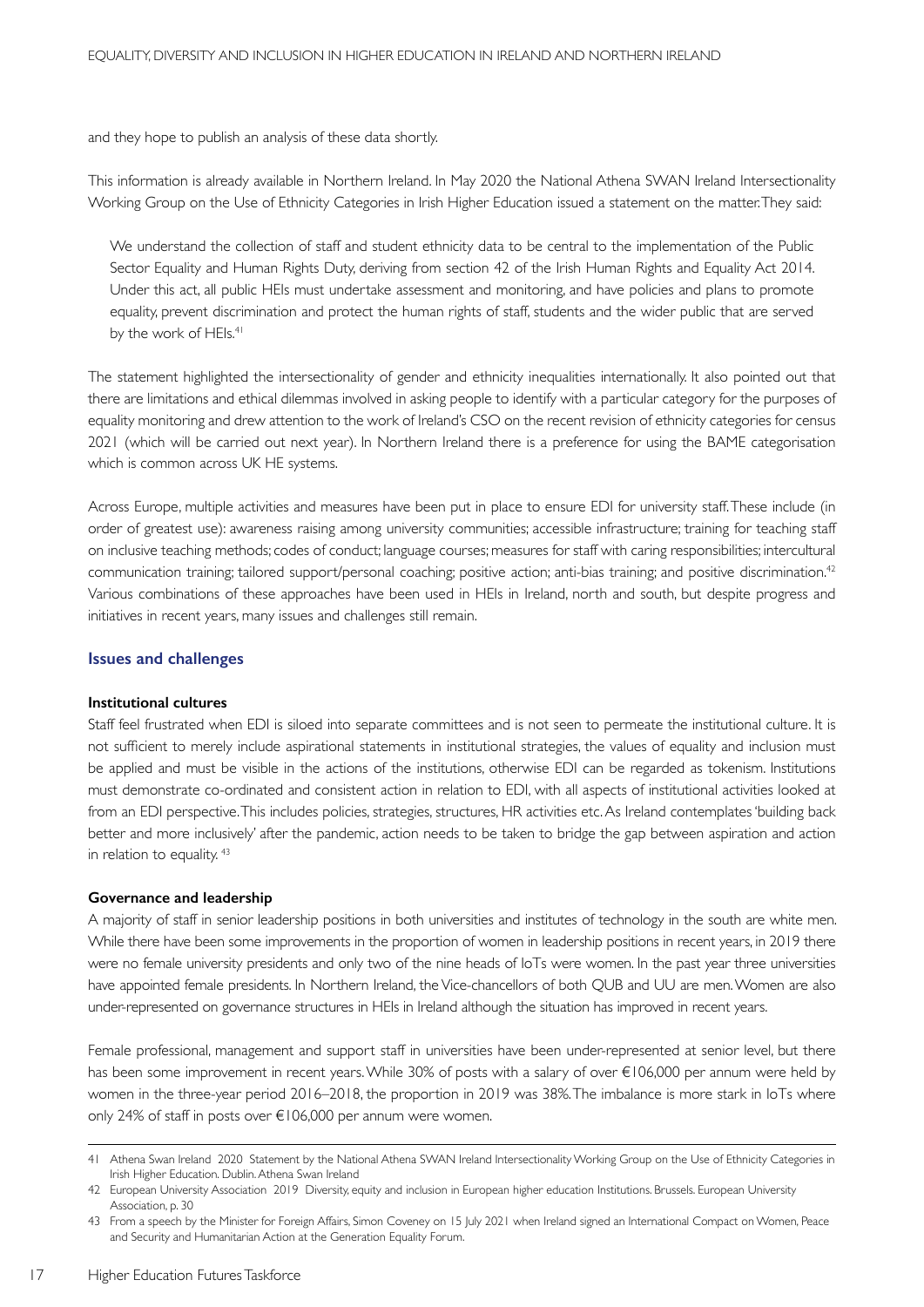HEIs have the potential to be leaders in EDI as they are very often hubs of diversity in their local community. Governance and leadership arrangements are key to creating and maintaining an inclusive culture. EDI should be a prominent institutional goal and decision-makers should bear in mind how their decisions might affect different minorities within the community. EDI training and accountability mechanisms should be provided for all leadership positions. Bottom-up and top-down approaches are important and while good leadership is essential there is much to be gained by listening to and collaborating with the grassroots and with passionate people at all levels. HEIs are centres of creativity and innovation with significant potential to generate and lead change – not merely to respond to externally imposed targets.

The commitment and support of institutional leadership for furthering the EDI agenda is consistently seen as a key factor in the success of EDI initiatives in HEIs throughout Europe.44 Along with developing strategy, institutional leadership is responsible for allocating resources and creating structures which enable progress and change. As noted in a LERU report from 2019, university leaders who take time to engage with EDI evidence will be better equipped to identify effective interventions, send powerful messages to the university community and consequently build trust in their leadership and the credibility of EDI programmes for change.<sup>45</sup>

#### **Gender and academia**

In the past, women were in a significant minority in senior positions in HE in Ireland, north and south. While there have been improvements in recent years, inequalities still exist. This under-representation of women in senior academic positions is not unique to Ireland and is similar to the overall pattern in HEIs in the EU.

Recent gender pay gaps analyses have examined whether women are represented evenly in salary terms across organisations, and these have demonstrated that gender pay gaps continue to exist in HEIs. For example, in NUIG in 2019, the mean gap for academic staff was 21.3%; in the UK in that year, the figure was 15.1%.46 The reasons for the existence of gender pay gaps include discrimination against women in the workplace, discrimination in pay systems and interrupted careers. The now mandatory reporting on gender pay gaps in Ireland (July 2021) will provide data on differences in mean pay and will demonstrate if progress in equality is in fact being made in HEIs.

The most recent HEA report in 2020 on Progress on Gender Equality in Irish HEIs (2016–2019) noted that all HEIs have institutional gender action plans in place. However, the 'flexible cascade model' and gender quotas as regards the professoriate (which were recommended in the 2016 National Review) have been implemented in only some HEIs. Moreover, at the time the Progress Report was published, most of the 24 HEIs had not yet appointed a Vice-president for EDI.

In Nor thern Ireland, women account for 44% of all academic staff in QUB and UU.The most recent figures available (2018) show that 23% of professors in QUB are women (up from 11% in 2000) and 34% of professors in UU.

**Professional, management and support (PMS)** staff as a cohort face specific issues and challenges. The vast majority of PMS staff are women (at entry level up to 80% of PMS staff are women). However, at more senior level the breakdown is more balanced, meaning that men are proportionally much more successful in progressing and in obtaining senior PMS posts. Gender pay gap statistics are very insightful in capturing the inequalities for PMS staff in the HE system. Furthermore, although not tracked statistically, anecdotally it is clear that there is very little diversity in this cohort of staff. Positive discrimination/affirmative action is necessary to allow access and progression of women and minoritised groups in these roles.

Reflecting the historical origins of the charter which aimed to advance the careers of women in STEMM, the Athena SWAN process up to now has been focused predominately on academic and research staff. When the entry level application asked about PMS staff it was mostly in the context of family-related leave, flexible working and organisational culture.

<sup>44</sup> European University Association 2019 Diversity, equity and inclusion in European higher education Institutions. Brussels:. European University Association, p. 31

<sup>45</sup> LERU 2019 Equality, diversity and inclusion at universities: the power of a systemic approach https://www.leru.org/publications/equality-diversity-and-inclusion-at-universities

<sup>46</sup> Universities and Colleges Employers Association, Examining the gender pay gap in HE, available at: https://www.ucea.ac.uk/library/infographics/gender-pay/ (accessed 1 October 2021)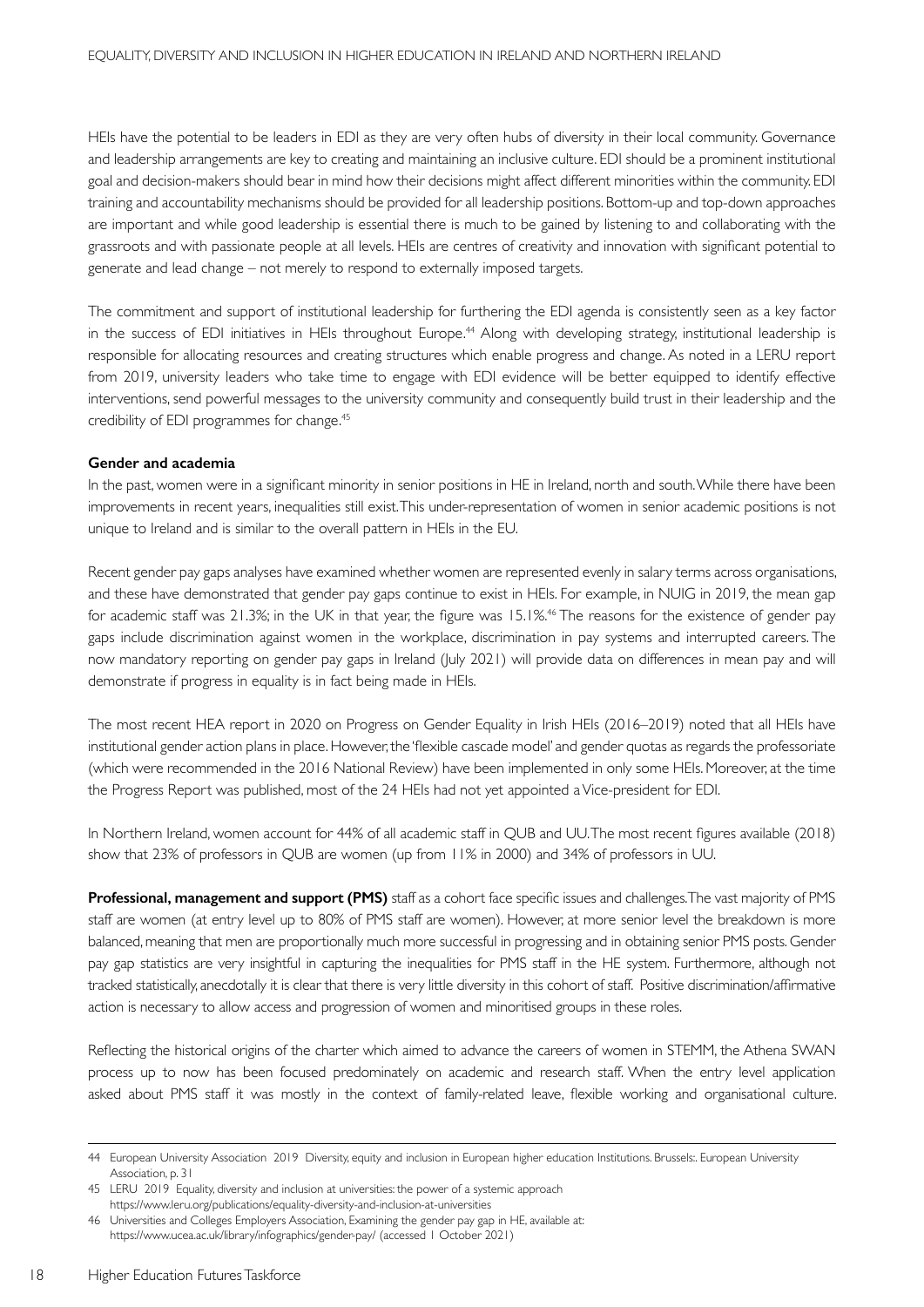Significantly, the new charter framework for Ireland requires gender-disaggregated data, and associated actions, on key career transition points, career development and equal pay for PMS staff. This follows the introduction of an interim process to facilitate more consideration of PMS cohorts in 2020.

Particular EDI-related issues emerge for PMS staff in the HE sector. Pathways for internal promotion are more limited and less frequent than academic promotional processes, and high levels of vertical segregation means that female PMS staff are overrepresented in the lowest paid grades and often in student-facing support roles involving a high degree of pastoral work. The use of performance appraisal is patchy across the sector. Furthermore, prior to the outbreak of COVID-19, these staff had considerably less flexibility built into their contracts to work off-campus/remotely compared to academic and research staff. On the other hand, Athena SWAN assessments regularly show that PMS staff are more inclined to avail of family leave policies and flexible working arrangements.

#### **Race/ethnicity**

In Northern Ireland data is available on race/ethnicity of university staff. In QUB, 12% of academic and research staff are black, Asian and minority ethnic (BAME) – 15% of male staff and 8% of female staff. This compares to 2% BAME people in the population as a whole. In UU, about 7% of the academic staff are of BAME backgrounds.

In Ireland, anecdotal evidence would suggest that staff in universities do not reflect the diversity of broader society, nor of the student cohort with whom they interact. In general, HEIs do not know how many of their staff are from marginalised or disenfranchised backgrounds, e.g. ethnic minorities or those of a lower socio-economic status. Some minority groups are represented in such low numbers that individuals are easily identifiable in surveys. Some data may be available on the number of staff with disabilities but not all staff may wish to disclose this information.While official data on ethnicity of staff is not available, it would appear that there are very few men and women of colour and of ethnic minorities in academic posts in Irish HEIs.

#### **Recruitment and progression – barriers and pathways**

Recruitment, progression and promotion are significant events in any workplace and HR procedures and processes surrounding these events must be equal, fair and respectful. Recruitment processes should be as open and transparent as possible and be genuinely merit-based.This includes measures such as briefing selection committees about bias pitfalls, deciding on clear selection criteria at the outset, letting external observers monitor the selection process and involving external evaluators.

#### **Curriculum**

Curriculum reform in HE can assist in enhancing inclusivity. The point was made in a number of submissions that decolonising the curriculum is important to ensure that different perspectives are heard and valued. The issue of inclusive delivery of curriculum (referred to in the Student section of this paper) is also important. This subgroup is aware that some HEIs have introduced a Universal Design for Learning approach to designing and delivering the curriculum and have provided support and training for staff to help them to be responsive to different learning styles.

#### **Athena SWAN**

While Athena SWAN has raised awareness and provides a very useful toolkit for analysis of EDI in an institution, <sup>47</sup> it is also a time-consuming exercise for the staff of an institution/school/discipline. This is often not taken into account by institutional leaders and much of the work required to complete an application is undertaken on a voluntary/additional work basis by staff. Institutions should record the extent of voluntary input into this and other EDI-related activities in order to capture the time and effort spent on EDI documentation, data and initiatives.

#### **Early career researchers (ECRs)**

The number of early career researchers has grown significantly in Ireland in recent decades, especially in STEMM disciplines where public and private research funding has increased significantly. This is a diverse category, consisting of postdoctoral students and ECRs who often play significant and sometimes leadership roles on funded research projects. ECRs are broadly, but not exclusively, defined here as researchers at postdoctoral level (two–eight years research experience post PhD or PhD

<sup>47</sup> Drew, E. 2021 Navigating unchartered waters: anchoring Athena SWAN into Irish HEIs. Journal of Gender Studies https://doi.org/10.1080/09589236.2021.1923463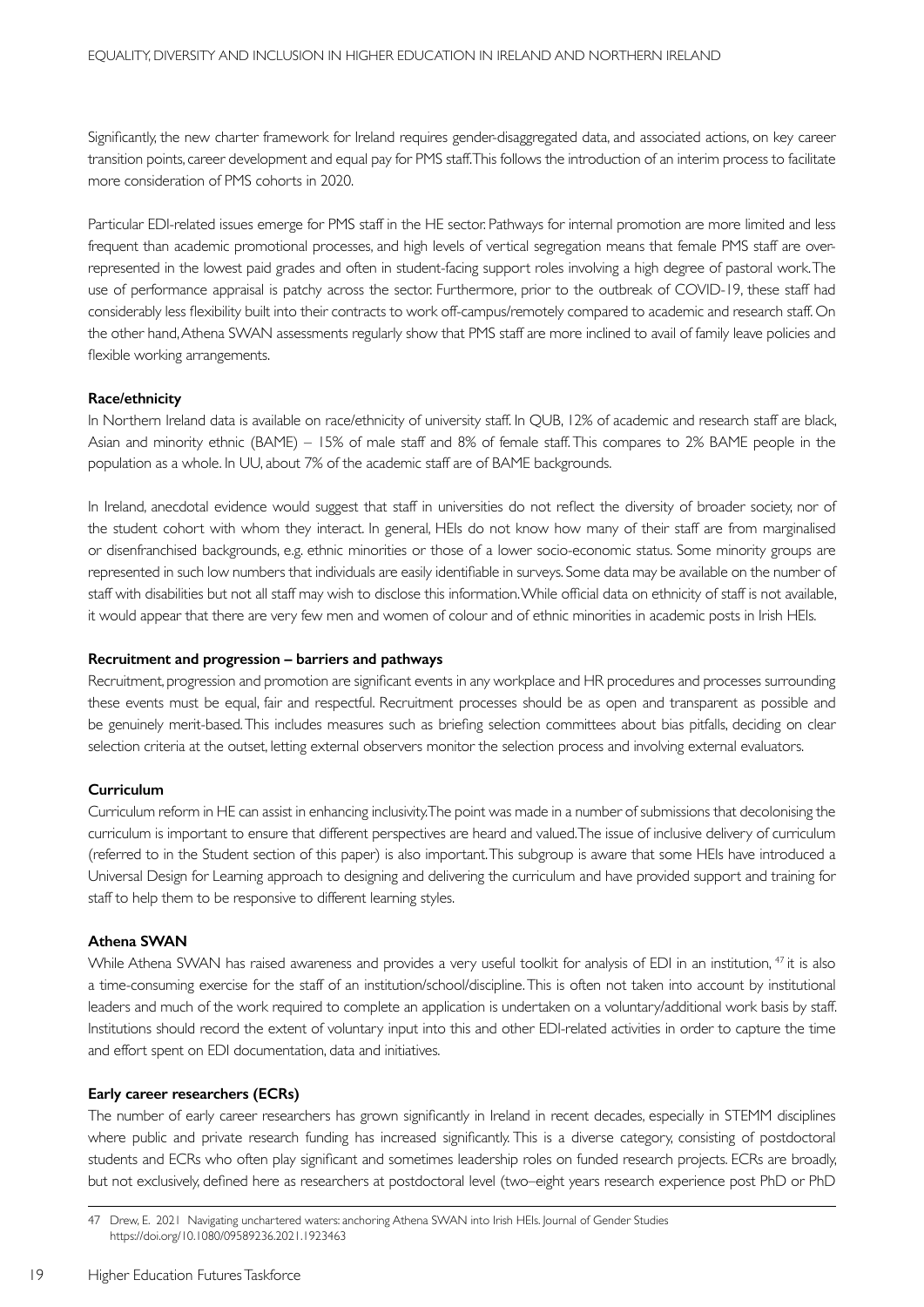equivalent) working in universities or other independent research organisations (including institutes of technology and industry) who are normally without a permanent position; much of what we say is also applicable to those in the middle stage of a career, where in some disciplines it is all too common to depend on short-term contracts and where EDI issues are highly relevant to progression and promotion, not least for women. A particular sub-issue is the effect of COVID-19 on those with carer responsibilities. A recent EU COST Action stated:

While doctoral and postdoctoral researchers constitute a fast-growing workforce, their working conditions have become increasingly precarious and their career prospects uncertain. Those processes tend to exacerbate and create new forms of gendered inequalities for Early Career Investigators (ECIs), first and foremost women – that have been magnified by the COVID-19 crisis.Those inequalities are also reinforced by disparities within academia linked to other social determinants, such as origin, socioeconomic status, sexuality or ability.<sup>48</sup>

The research culture of our universities and institutes is key to delivering Ireland's prosperity and wellbeing. But there is a widespread feeling that we are limiting the access, inclusion and career opportunities of researchers of different backgrounds and trajectories and thus holding ourselves back from realising the full potential of the research workforce.

To maintain excellence, we need to ensure that a stable funding environment is provided. The current model of employment contracts for researchers, especially at the ECR stage, fails to do enough to avoid losing research excellence and wasting the investment made in it. We believe it should be a priority for government to lead on the creation of policies that enable truly diverse, inclusive and sustainable career pathways for researchers.

COVID-19 has brought to the fore many issues of EDI in relation to those, especially female staff, whose working lives have been disrupted due to caring. Identifying ways to compensate such colleagues for lost time would form a good start to a joined-up policy of promoting Ireland's people of talent.

In general Ireland as an island must do more to establish fairer pathways for researchers who need special support for whatever reason.This is not just a matter of adapting facilities and finding extra resources for those researchers who need physical support. Flexible contracts for any who require reduced hours or need career breaks at certain points should be thought of as providing parallel progression routes for our human capital rather than as special circumstances that are granted.

There is a need to reform the current system of evaluating research and career progression, and ultimately how academic research careers are assessed. A proper appreciation of human and knowledge capital in the research and innovation space will open up new ways of pursuing better frontier science and new ways of innovating in the products and services that are powered by it.

The 'Career Development and Employment Framework' by the Irish Universities Association about terms and conditions is a welcome development. This work now needs to be set in a national framework, compatible with good practice elsewhere, of non-discriminatory and inclusive pathways, with clearly set out duties, responsibilities and expectations for researchers that are agreed between researchers themselves; their institutions and senior staff; and their funders. Such a concordat<sup>49</sup> needs to have teeth in order to end those practices in parts of our research culture that inhibit individual careers, discourage under-represented groups in any discipline and fail to make the national investment in careers that our nation needs to go to the next level.

#### **Funders and impact**

Research funders are key drivers of behaviours and cultures in the HE sector and can impact attitudes towards EDI. Measures such as the need for institutions to have Athena SWAN Bronze awards in order to apply for funding, and bullying and harassment policies send clear messages on the importance of EDI issues to the sector at large. In recent years, funders have begun to

<sup>48</sup> European Cooperation in Science and Technology, CA20137 – Making early career investigators' voices heard for gender equality, available online at: https://www.cost.eu/cost-action/making-early-career-investigators-voices-heard-for-gender-equality/ (accessed 11 August 2021)

<sup>49</sup> Vitae 2019 The concordat to support the career development of researchers. Cambridge. Vitae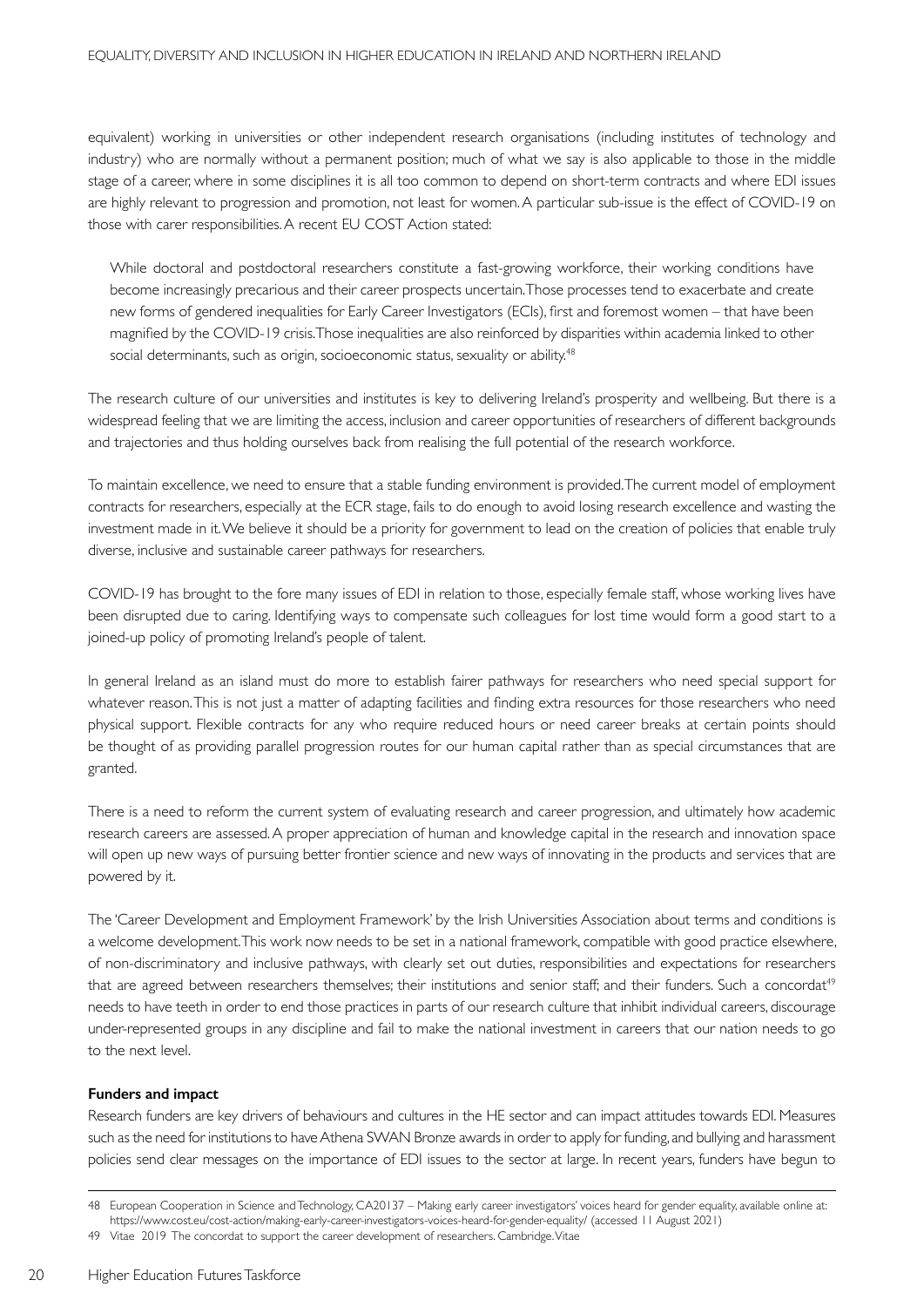analyse the distribution of their funding across lines of gender and internationalisation. However, no targeted campaigns have yet been launched by funders to take positive action to change historic inequalities in the funding infrastructure. Funding diversity across multiple institutions is also important and funders need to state how they are going to reach excellent people in the widest possible type of institution. Equally important are serious reviews of the equality of funding panels; the way funding calls are framed; attention to the structure of the information they ask for including EDI information; and evaluation of the project not the person. The communication of this work by funders needs to also be part of their EDI strategies where stories are told to show that funding is being allocated in a fair and diverse manner.

#### **Recommendations**

- 1. There is a need for **intervention, for affirmative action, minimum numbers, and targeted initiatives** to ensure that diversity is achieved sooner rather than later. Structured opportunities are needed to help the diversification of staff and to address areas where under-representation occurs.
- 2. An **inclusive institutional culture** should be at the heart of all EDI initiatives, with a clear link between values and decisions and actions. Emphasis should be placed on embedding of the value of respect. **Governance and leadership** are key to making this happen and therefore all appointments to managerial and leadership positions need **EDI awareness, experience and a track record as key recruitment and progression criteria**.
- 3. For **ECRs, a national agreement** is needed, centred on their needs , whatever their background and characteristics, with a commitment to EDI, fair research culture and integrity for people and projects. Ideally this would involve an independent commission of academics/academic stakeholders, business people, third sector groups and organisations like the Irish Research Staff Association. In the design of this national agreement, consultation, evidence/data collection and international best practice should be central, leading to a ten-year vision of what research in Ireland will be and how researchers will be treated, in order to make Ireland the island of talent and equal opportunity. A research culture that is fair, encourages creativity and supports excellence will attract the best and most diverse talent.
- 4. In all EDI initiatives and Athena SWAN submissions, HEIs should use a framework which is inclusive of **PMS** alongside academic and research staff. Regular internal promotional processes and appraisals for PMS grades are necessary and all HEIs should actively target vertical segregation among PMS staff, where women are over-represented in the lowest paid grades and men in the highest paid grades. Positive discrimination/affirmative action should be used to recruit under-represented groups to PMS grades. Finally, flexible and remote working for PMS staff should be retained when the COVID-19 pandemic ends.
- 5. **Training and education** in EDI should be obligatory for all staff and students. A sectoral approach to training in EDI should be taken to avoid duplication (e.g. EDI in HE eLearning programmes). EDI courses should be embedded in induction courses for all staff and students and also as part of CPD.
- 6. **Governance and Management** A number of HEIs have appointed a Vice-president for Equality, Diversity and Inclusion. These Vice-presidents are members of the Executive Management Teams of their HEIs and are in a position to ensure that EDI issues are addressed at governance and management level. Consideration should be given to making such appointments in all HEIs on the island, overcoming the structural and financial obstacles currently blocking their implementation.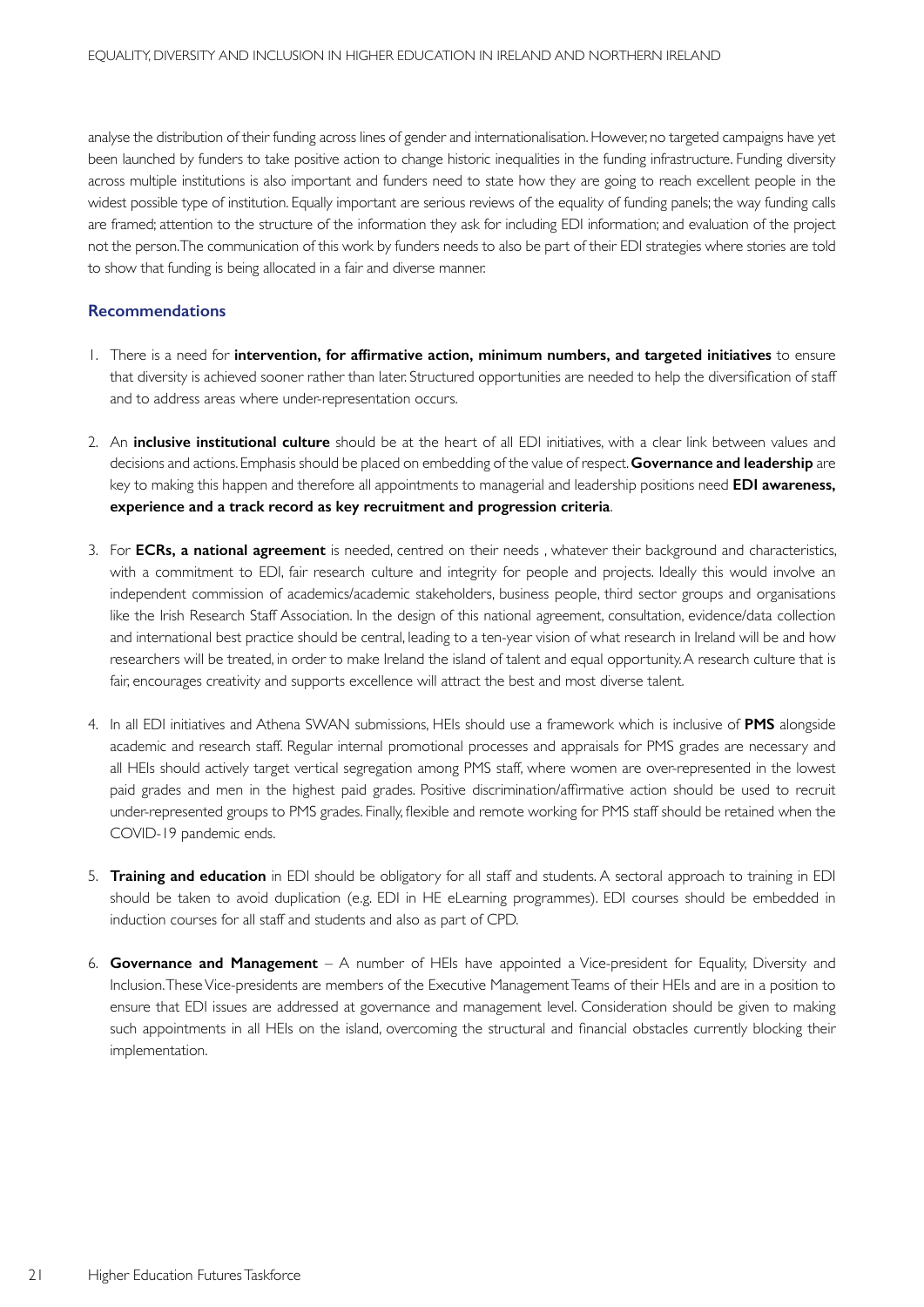## **6. CONCLUSION**

EDI in HE in Ireland and Northern Ireland has been to varying degrees fragmented and reactive rather than proactive, and these characteristics are symptomatic of the absence of a co-ordinated approach. To address these issues, there is an urgent need for an overarching EDI strategy in HE across Ireland. It has been pointed out that in the HE sector in Europe, 'Efforts have not been sufficiently synergistic in tackling the common barriers faced by all under-represented groups, including women, ethnic or cultural minorities, LGBT+, disabled or first-generation members of the university community.'50 Single, short-term interventions are unlikely to be effective without an interconnected and system-wide framework, which can encompass intersectionality and the individual educational journey. Disjointed approaches can be wasteful of resources and decrease impact.

A co-ordinated EDI strategy would eliminate discrepancies in the relative focus on gender, race, language, ethnicity, disability, LGBTQ+ issues etc. It would empower HEIs to move away from reactive initiatives and would allow planning for the short, medium and long term. A harmonised approach would also enable a holistic framework for EDI, which considers the entire educational journey of the individual, rather than merely the segmented phases.

There are currently various committees operating in the EDI sector (e.g. Athena SWAN Committee; IUA EDI Group; HEA National Committee for EDI). While these groups currently carry out very valuable work, they generally consist mainly of VPs for EDI from HEIs and, as such, are not inclusive of independent, external voices. We therefore recommend that an EDI Advisory Council be created which would consist of an independent group of experts, practitioners, NGO representatives and internal and external stakeholders. It is not intended for this group to duplicate existing structures and its remit would be advisory in nature. Its independence and the diversity of stakeholders involved would add to its legitimacy. The advisory council would strengthen the dialogue at system level between universities, policy makers, funders, public authorities and stakeholder organisations active on behalf of under-represented, disadvantaged and vulnerable groups.<sup>51</sup> Its work would ensure that measures would be fit for purpose for the next decades and for the diverse society that emerges across the island of Ireland. The council would be able to embrace a holistic system-level approach, rather than looking at HEIs in isolation. The group recognises that for political and legislative reasons, developments may not proceed at the same pace in both jurisdictions and that an all-island EDI Advisory Council or councils (one for each jurisdiction) might be the preferred option, with an advisory function to the Irish government, the Northern Ireland Executive and HEIs.

As the EUA identified in 2019, there are multiple ways in which EDI can be progressed in HEIs including awareness raising; staff training; exchange of experiences and good practices with other HEIs; anti-discrimination policy and complaint procedures; specific targeted projects; research on the topic of EDI issues; collaboration with stakeholders; collaboration with other education institutions; and development of a code of conduct.52 Many of these initiatives have already been put in place in Ireland but application is not universal. In order for the successful development and implementation of an EDI strategy in Ireland, HEIs need external supports which contribute funding for EDI efforts, staff training initiatives, grants for disadvantaged groups, external project funding and regulatory support.

EDI is currently at a pivotal moment as structures set up for gender equality expand to encompass broader EDI areas. As this happens, the structures that guide this process need to be embedded, resourced and strengthened. A comprehensive approach to addressing EDI in HE in Ireland will address inclusion and enhanced representation of all under-represented groups, will aim at the entire academic community of staff and students together, and will make research, teaching and all aspects of the HE experience more inclusive.<sup>53</sup> This group therefore recommends that an EDI strategy should be framed as a charter (combining current targets and initiatives – gender plans, consent framework, Athena SWAN, University of Sanctuary etc.) and that an EDI Advisory Council be established to set targets, make recommendations and monitor progress.

<sup>50</sup> LERU 2019 Equality, diversity and inclusion at universities: the power of a systemic approach, p. 9

https://www.leru.org/publications/equality-diversity-and-inclusion-at-universities

<sup>51</sup> As recommended by European University Association 2019 Diversity, equity and inclusion in European higher education institutions. Brussels. European University Association, p.44

<sup>52</sup> European University Association 2019 Diversity, equity and inclusion in European higher education institutions. Brussels. European University Association, pp. 40–1

https://eua.eu/downloads/publications/web\_diversity%20equity%20and%20inclusion%20in%20european%20higher%20education%20institutions.pdf 53 LERU 2019 Equality, diversity and inclusion at universities: the power of a systemic approach

https://www.leru.org/publications/equality-diversity-and-inclusion-at-universities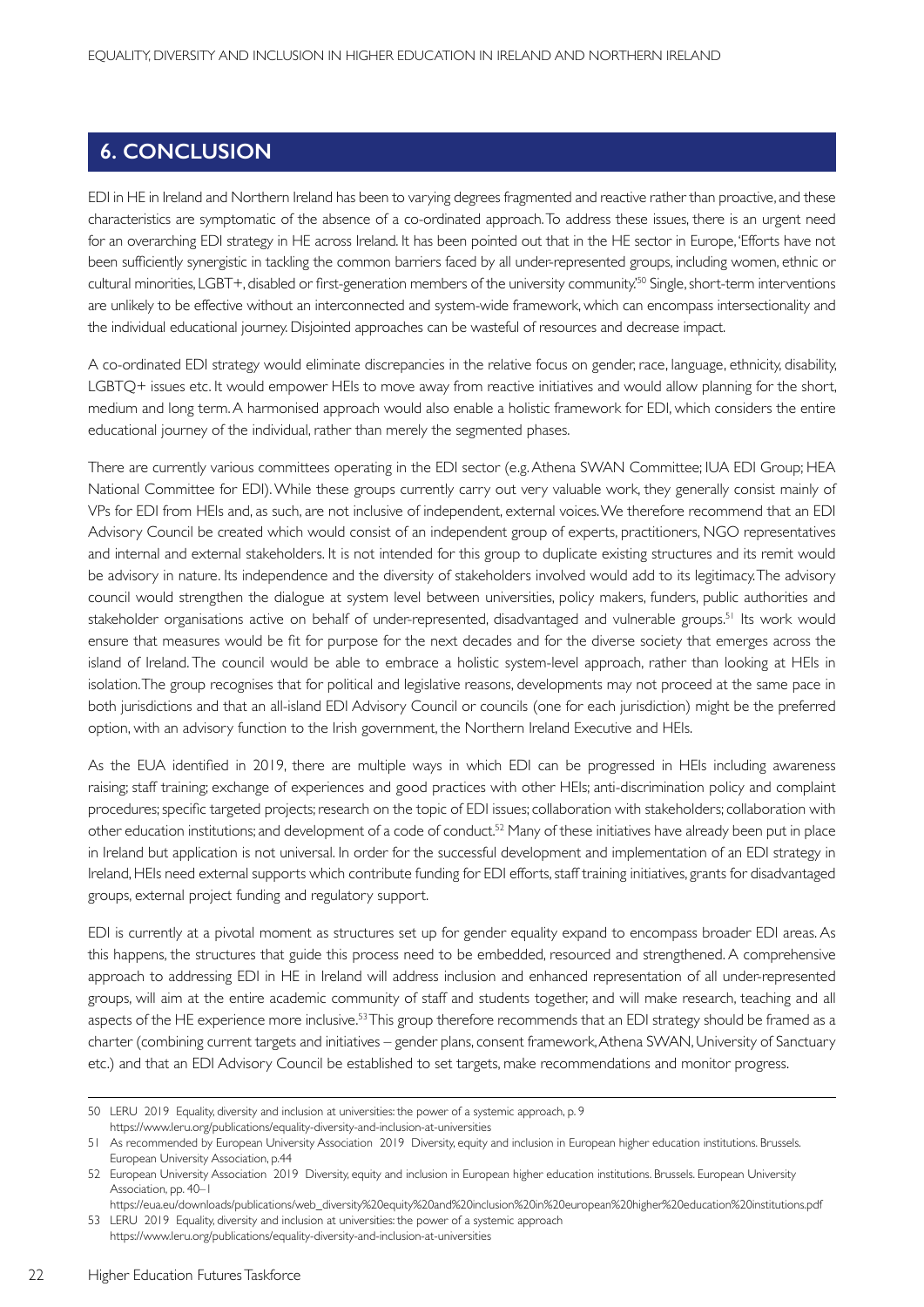## **APPENDIX**

#### **Membership of the Higher Education Futures EDI subgroup**

Clare Austick, Union of Students in Ireland (July 2021–)

Dr Michael Creane, Research Fellow, National University of Ireland, Galway

Professor Maureen Edmondson, OBE, Independent

Lorna Fitzpatrick, Union of Students in Ireland (July 2019- June 2021)

Áine Hyland MRIA (Co-chair EDI subgroup) Emeritus Professor of Education, University College Cork.

Dr Ebun Joseph, Race relations and Career Consultant

Dr Claire McGing, Equality, Diversity & Inclusion Manager, Dún Laoghaire Institute of Art, Design and Technology

Gerry McKenna MRIA, Senior Vice-President, Royal Irish Academy

Professor Anne O'Connor, (Co-chair EDI subgroup) National University of Ireland, Galway

Professor Simon Swain, FBA (Fellow of the British Academy) Vice-president (Regional and National Engagement) University of Warwick

Owen Patrick Ward, Traveller Education Officer, Access Centre, National University of Ireland Galway

*The opinions expressed in this discussion paper are those of the HE Futures EDI subgroup and do not necessarily represent those of the Royal Irish Academy.*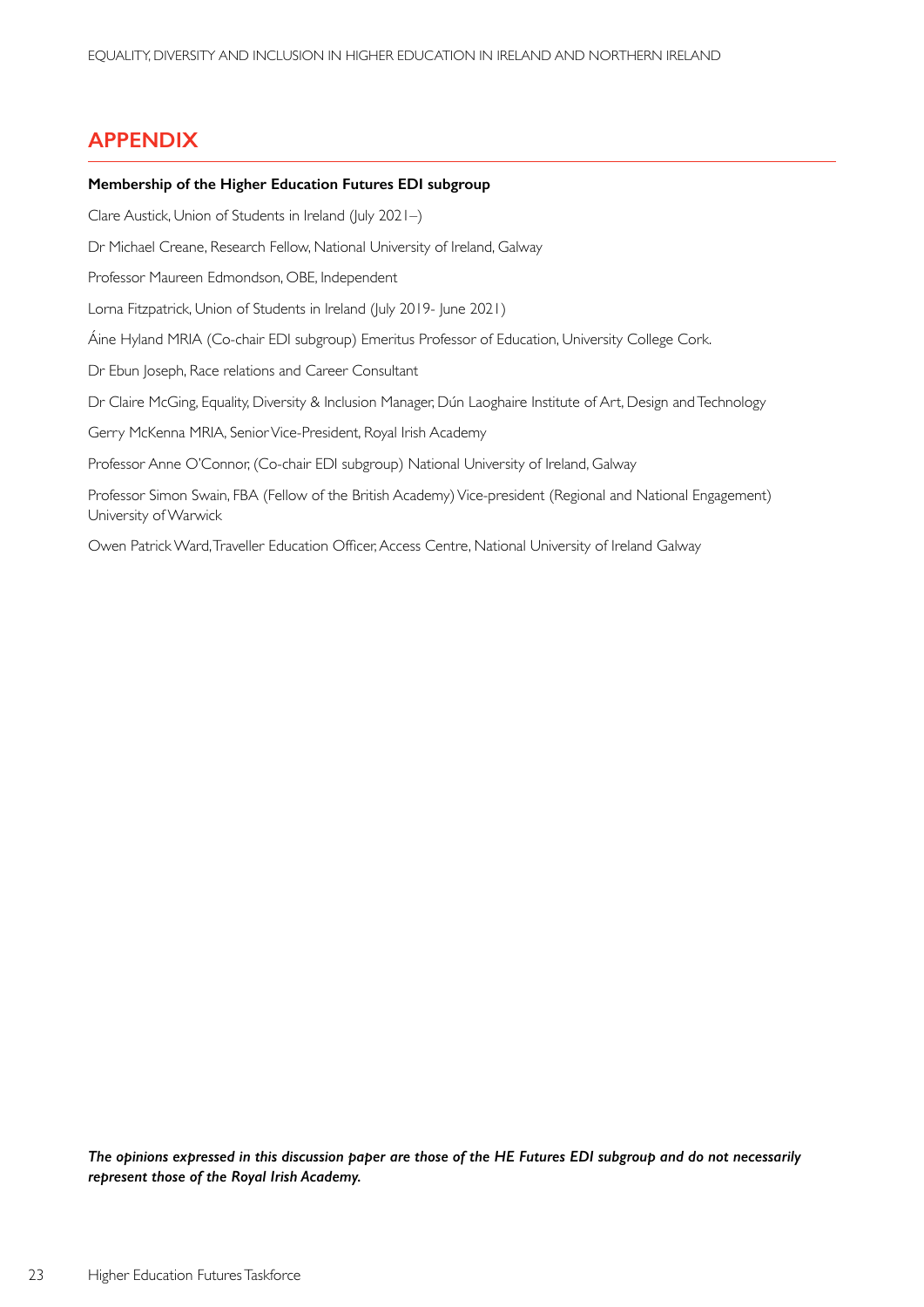## **REFERENCES**

Athena SWAN Ireland 2020 Statement by the National Athena SWAN Ireland Intersectionality Working Group on the Use of Ethnicity Categories in Irish Higher Education. Dublin. Athena Swan Ireland

Central Statistics Office Census 2016 Reports https://www.cso.ie/en/census/census2016reports/ Cork. Central Statistics **Office** 

Department for the economy higher education statistical fact sheets https://www.economy-ni.gov.uk/articles/higher-education-statistical-fact-sheets Belfast. Department for the Economy

Department for the Economy 2019 Northern Ireland higher education strategy: Issue 5. Belfast. Department for the Economy

Department for the Economy 2020 Postgraduate studentships terms and conditions academic year 2020/2021. Belfast. Department for the Economy

Department of Further and Higher Education, Research, Innovation and Science 2021 General Scheme of the Higher Education Authority Bill 2021. Dublin. Department of Further and Higher Education, Research, Innovation and Science

Drew, E. 2021 Navigating unchartered waters: anchoring Athena SWAN into Irish HEIs. Journal of Gender Studies https://doi.org/10.1080/09589236.2021.1923463

Equality Challenge Unit 2010 Anti-discrimination law in Northern Ireland: an overview for the higher education sector. London. Equality Challenge Unit

European Cooperation in Science and Technology CA20137 – Making early career investigators' voices heard for gender equality https://www.cost.eu/cost-action/making-early-career-investigators-voices-heard-for-gender-equality/ Brussels. European Cooperation in Science and Technology

European University Association 2019 Diversity, equity and inclusion in European higher education institutions. Brussels. European University Association https://eua.eu/downloads/publications/web\_diversity%20equity%20and%20inclusion%20 in%20european%20higher%20education%20institutions.pdf

European University Association 2021 Universities without walls: a vision for 2030. Brussels. European University Association. https://www.eua.eu/resources/publications/957:universities-without-walls-%E2%80%93-eua%E2%80%99svision-for-europe%E2%80%99s-universities-in-2030.html

Higher Education Authority 2018/19 Student demographics, all HEA-funded HEIs. Dublin. Higher Education Authority. https://hea.ie/statistics/data-for-download-and-visualisations/enrolments/student-demographics-2018-19/

Higher Education Authority 2016 HEA national review of gender equality in Irish higher education institutions. Dublin. Higher Education Authority

Higher Education Authority 2019 A spatial & socio-economic profile of higher education institutions in Ireland: using census small area deprivation index scores derived from student home address data, academic year 2017/18. Dublin. Higher Education Authority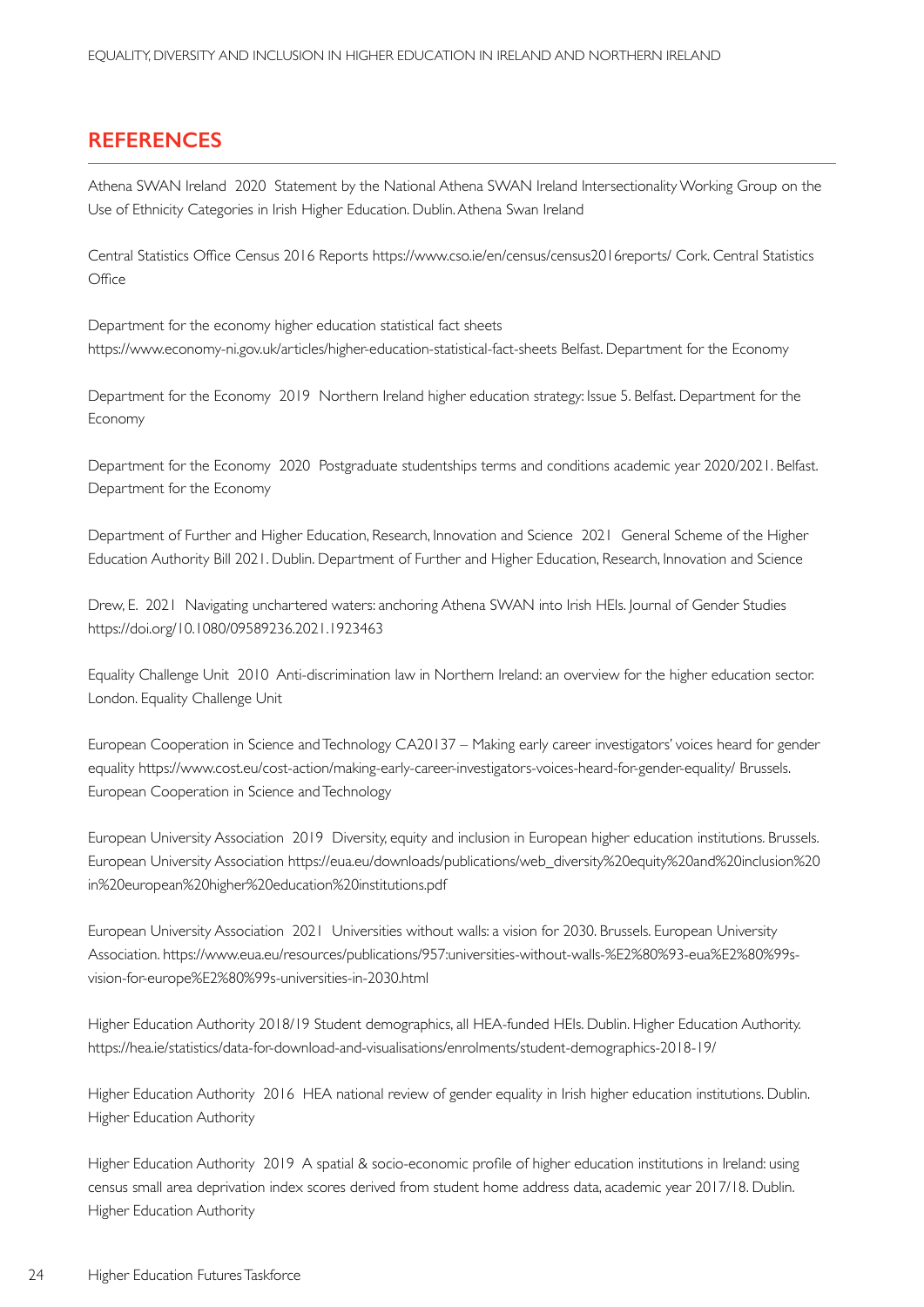Hyland, Á. and McCarthy, M. 2009 Multiple intelligences in Ireland in J. Chen, S. Moran, and H. Gardner (eds) Multiple intelligences around the world. California. Jossey-Bass

Irish Research Council The Irish Research Council expands its gender categories to be more inclusive. https://research.ie/ what-we-do/loveirishresearch/blog/the-irish-research-council-expands-its-gender-categories-to-be-more-inclusive/ Dublin. Irish Research Council

Irish Universities Association Equality, diversity and inclusion. https://www.iua.ie/ourwork/diversity-equality/ Dublin. Irish Universities Association

Irish Universities Association 2018 Ireland's future talent: a charter for Irish universities. Dublin. Irish Universities Association

LERU 2019 Equality, diversity and inclusion at universities: the power of a systemic approach, p. 9 https://www.leru.org/publications/equality-diversity-and-inclusion-at-universities

Northern Ireland Statistics and Research Agency 2021 Department for the Economy. Enrolments at UK higher education institutions: Northern Ireland analysis 2019/20. https://www.economy-ni.gov.uk/sites/default/files/publications/economy/HEI-enrolments-bulletin-2019-20.pdf Belfast. Northern Ireland Statistics and Research Agency

Northern Ireland Statistics and Research Agency Higher education statistical fact sheet 4, available at: https://www.economy-ni.gov.uk/sites/default/files/publications/economy/he-statistical-factsheet-4-enrolments-at-HEI-byequality-2019-20.pdf Belfast. Northern Ireland Statistics and Research Agency

O'Connor, A. 2021 Linguistic diversity in an inclusive world, Galway: Cois Coirbe https://impact.nuigalway.ie/news/linguistic-diversity-in-an-inclusive-world/

Organisation for Economic Co-operation and Development 2019 Education at a glance 2019: OECD indicators. Paris. OECD Publishing

Technological Higher Education Association 2018 Gender and diversity statement. Dublin. Technological Higher Education Association

Universities and Colleges Employers Association Examining the gender pay gap in HE. https://www.ucea.ac.uk/library/infographics/gender-pay/ London. Universities and Colleges Employers Association

Vitae 2019 The concordat to support the career development of researchers. Cambridge. Vitae

World Economic Forum 2019 The business case for diversity in the workplace is now overwhelming. https://www.weforum.org/agenda/2019/04/business-case-for-diversity-in-the-workplace/